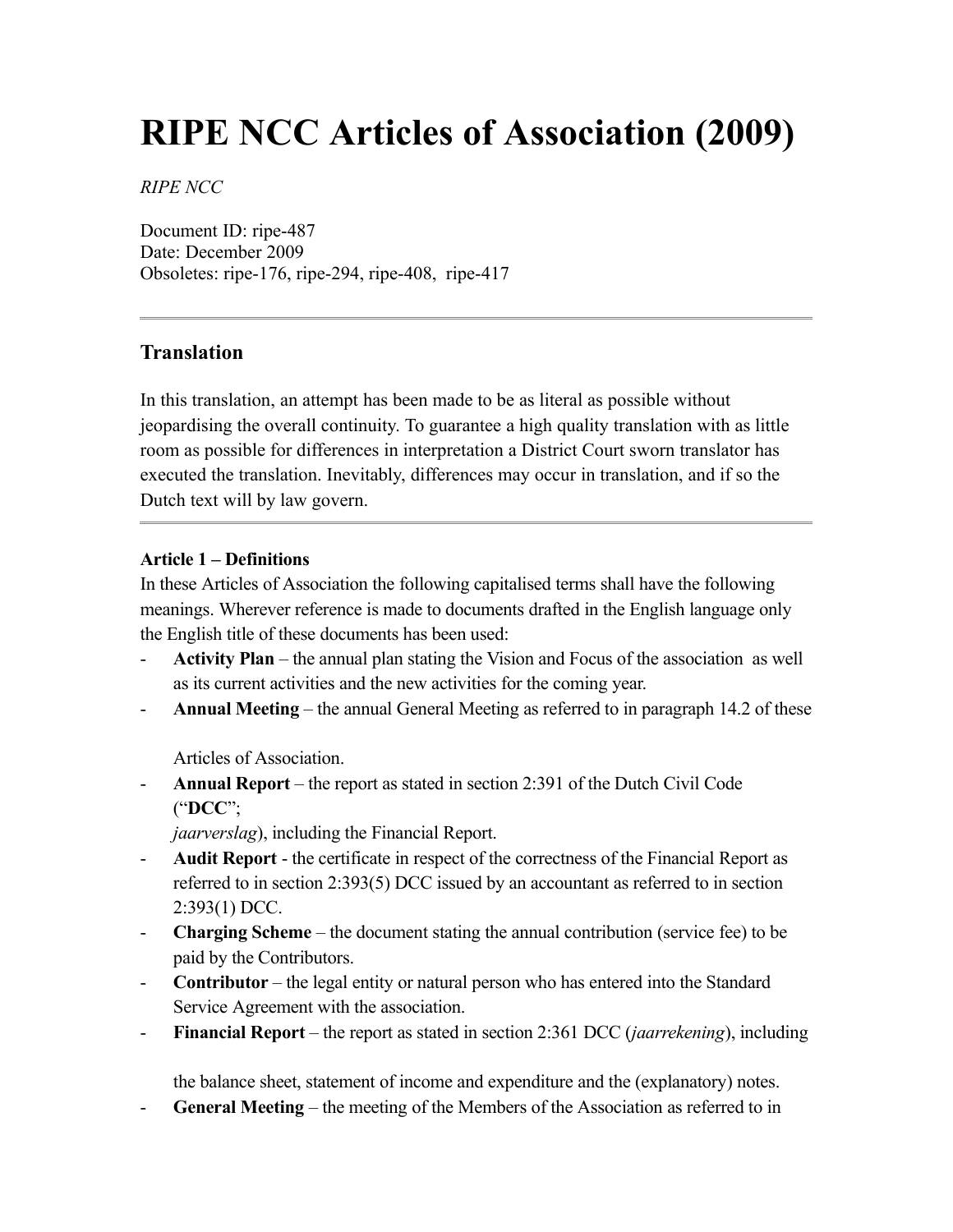article 14 of these Articles of Association.

- **In Writing** any textual message transmitted by current means of (electronic) communication, including (postal) mail and e-mail, but not including verbal communication and Short Messaging Service (SMS).
- **Members** candidate or full members of the association as referred to in article 4 of these Articles of Association. A Contributor is a Member, except in the situations mentioned in paragraph 4.1 of these Articles of Association.
- **Standard Service Agreement (SSA)** the agreement entered into between the association and a Contributor whereby the association has undertaken to provide the undertaken to pay for those services.
- **Supporter** the legal entity or natural person who has entered into an agreement with association to make annual donations to support the association (supporter agreement).

## **Article 2 – The Association: Name and Seat**

2.1 The name of the Association is:

## **Réseaux IP Européens Network Coordination Centre (RIPE NCC)**.

The name of the Association may be abbreviated to RIPE NCC.

2.2 The official seat of the Association is in Amsterdam, the Netherlands.

## **Article 3 – The Association: Objective**

The objective of the Association is to perform activities for the benefit of the Members, primarily activities that the Members need to organize as a group. This object can be subdivided into the following activities:

- Registration Activities related to the role of the Association as Regional Internet Registry;
- Co-ordination Activities, including the support of the stable operation of the Internet;
- Administration Activities, including all regular reports and administrative support as well as all other general administrative tasks which cannot be attributed to a specific activity;
- New Activities, including all activities which are necessary to react to the rapidly changing world of the Internet; and to do all that is connected therewith or may be conducive thereto, all this in the widest sense of the word. Making profit is not an object of the Association.

## **Article 4 – Membership: candidate and full members**

- 4.1 Contributors shall become candidate members of the Association, unless:
	- a. if it concerns a legal entity: the Membership of the Association is not possible due to legal or statutory restrictions;
	- b. if it concerns a natural person: the person concerned is an employee of the Association.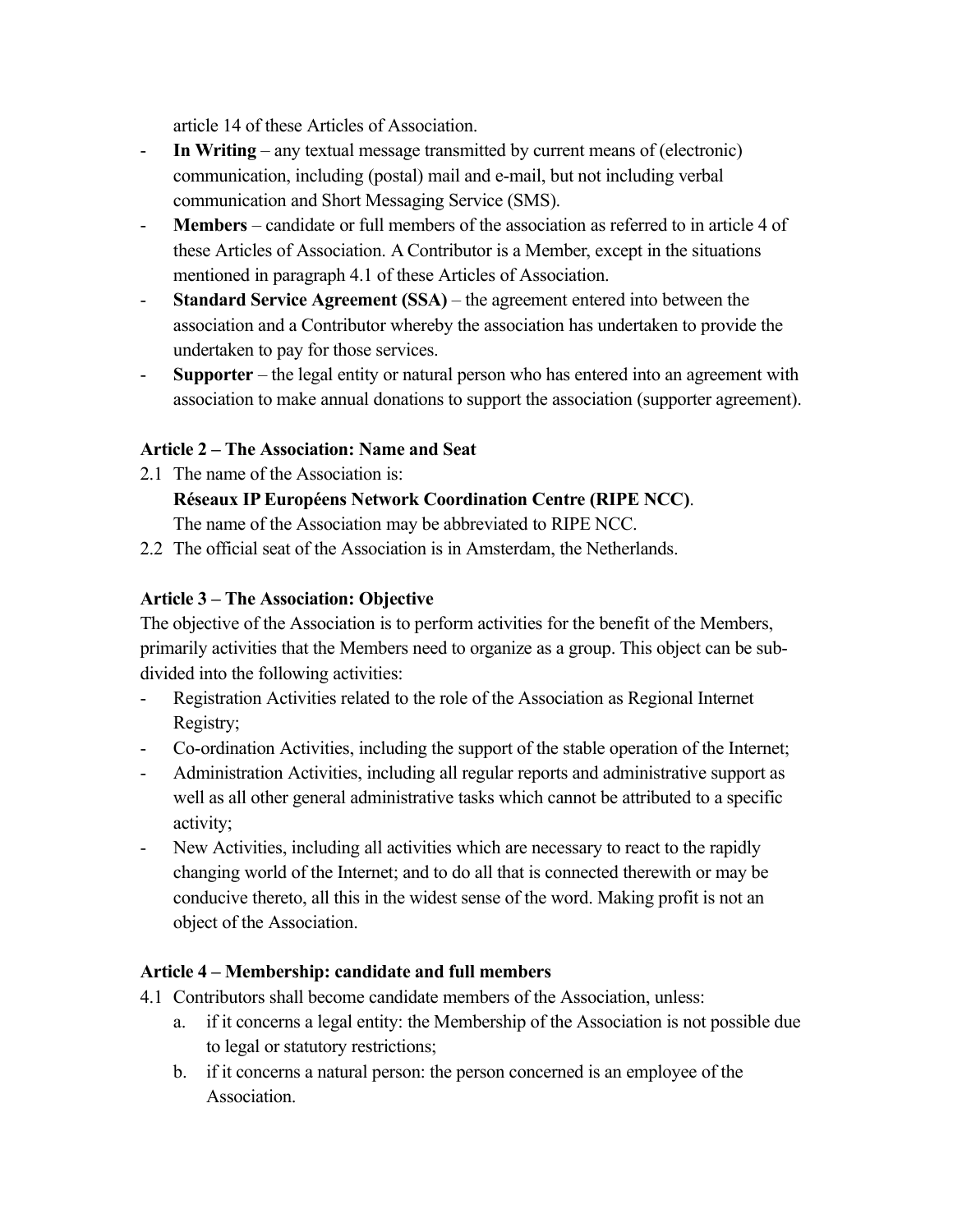- 4.2 After a period of six (6) months the candidate membership of the Association shall be converted into full membership.
- 4.3 If in these Articles of Association the terms Membership and Members are used, they shall also be understood to mean candidate membership and candidate members, unless

otherwise stated.

## **Article 5 – Membership: Register**

- 5.1 The Executive Board shall keep a Register in which the names and addresses of all Members are recorded, stating the date on which the Standard Service Agreement was signed, on which date their Membership started.
- 5.2 The Register as mentioned in paragraph 5.1 will record which natural person/persons is/ are duly authorised to:
	- a. represent the Member at the General Meeting;
	- b. serve as the Member's Administrative Contact;
	- c. serve as the Member's Technical Contact.
- 5.3 Members shall notify the Executive Board of the authorised person(s) as referred to in paragraph 5.2 and of any changes therein. Without such notification, the person identified as the authorised person in the Standard Service Agreement and the designated

Administrative Contact and Technical Contact shall be recorded in the Register as persons authorised to represent the Member at the General Meeting.

5.4 Every Member shall notify the Executive Board of the address, including an e-mail address, to be used by the Association to give that Member notice of the General Meeting. Without such notification, the postal address stated in the Standard Service Agreement and the last designated e-mail address of the Administrative Contact of that Member shall be recorded in the Register as the address(es) to be used by the Executive

Board for sending convocations for a General Meeting.

5.5 The Register will record which members have agreed to the procedure of electronic Participation and voting. For each of these members the Register will record which natural persons are authorised to cast votes electronically.

## **Article 6 – Membership: End of Membership**

- 6.1 Membership shall end:
	- a. on the death (natural person) or the dissolution (legal entity) of a Member;
	- b. by notice of termination by the Association in accordance with this article;
	- c. by notice of termination by the Member in accordance with this article;
	- d. by notice of termination upon termination of the Standard Service Agreement with the Association;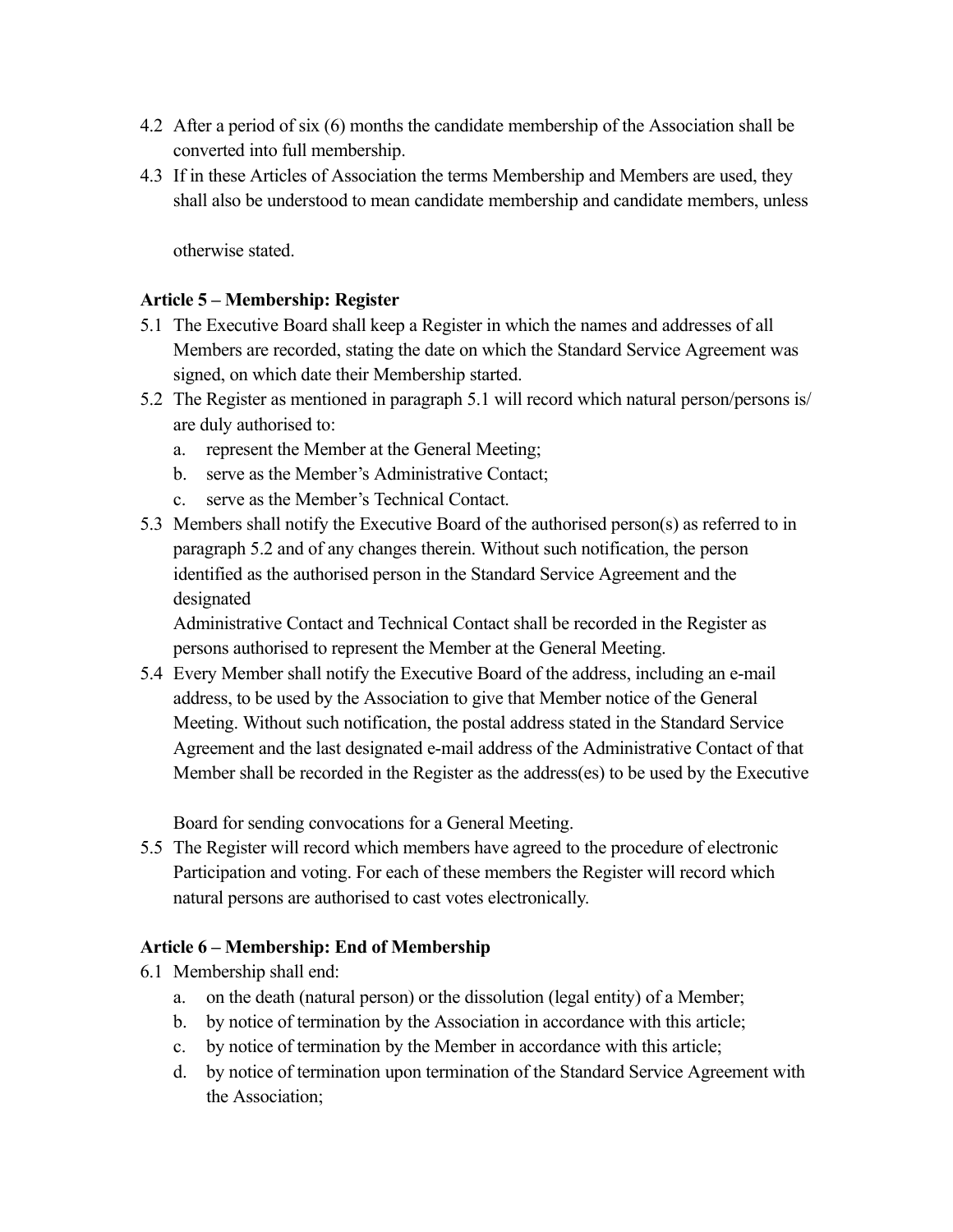- e. by notice of termination if the Membership is no longer possible due to legal or statutory restrictions; or
- f. if the Member is a natural person: by notice of termination upon the person becoming an employee of the Association.
- 6.2 The Association may give notice of termination of Membership if the Association cannot reasonably be required to continue the Membership.

Notice of termination by the Association shall be given by the Executive Board, which must observe a reasonable period of notice. The length of such notice shall be dependent

on the severity of the reason for termination.

In the event the Membership is terminated pursuant to paragraph 6.1 e or 6.1f, notice of termination may be given with immediate effect.

6.3 Notice of termination of Membership by a Member may only be given with three months' notice. However, said Member can terminate his Membership with immediate effect (by

notice of termination) if the Member cannot reasonably be required to continue the Membership.

- 6.4 If the applicable notice period as referred to in the provisions of the preceding paragraphs is not observed, the Membership shall terminate at the earliest time possible after the date on which notice was given.
- 6.5 A Member may immediately terminate his Membership without observing any period of

notice within one month after having become aware or after having been notified of a resolution restricting his rights or increasing his obligations, in which case the resolution

shall not apply to him. However, the Members shall not have such right to immediately terminate their Membership within one month if it concerns a resolution which alters the

rights and obligations relating to the annual contribution (service fee).

6.6 If Membership ends in the course of a financial year of the Association, the annual contribution shall nevertheless remain due by the Member in full.

## **Article 7 – Membership: Contribution and Obligations**

- 7.1 The Members shall be obliged to pay an annual contribution pursuant to the Charging Scheme as referred to in the Standard Service Agreement. Each Charging Scheme adopted by the General Meeting shall continue to apply until a new Charging Scheme has been adopted.
- 7.2 Failure to pay (part of) the annual contribution will automatically result in suspension of

the Member, during which period the Member cannot attend the General Meeting nor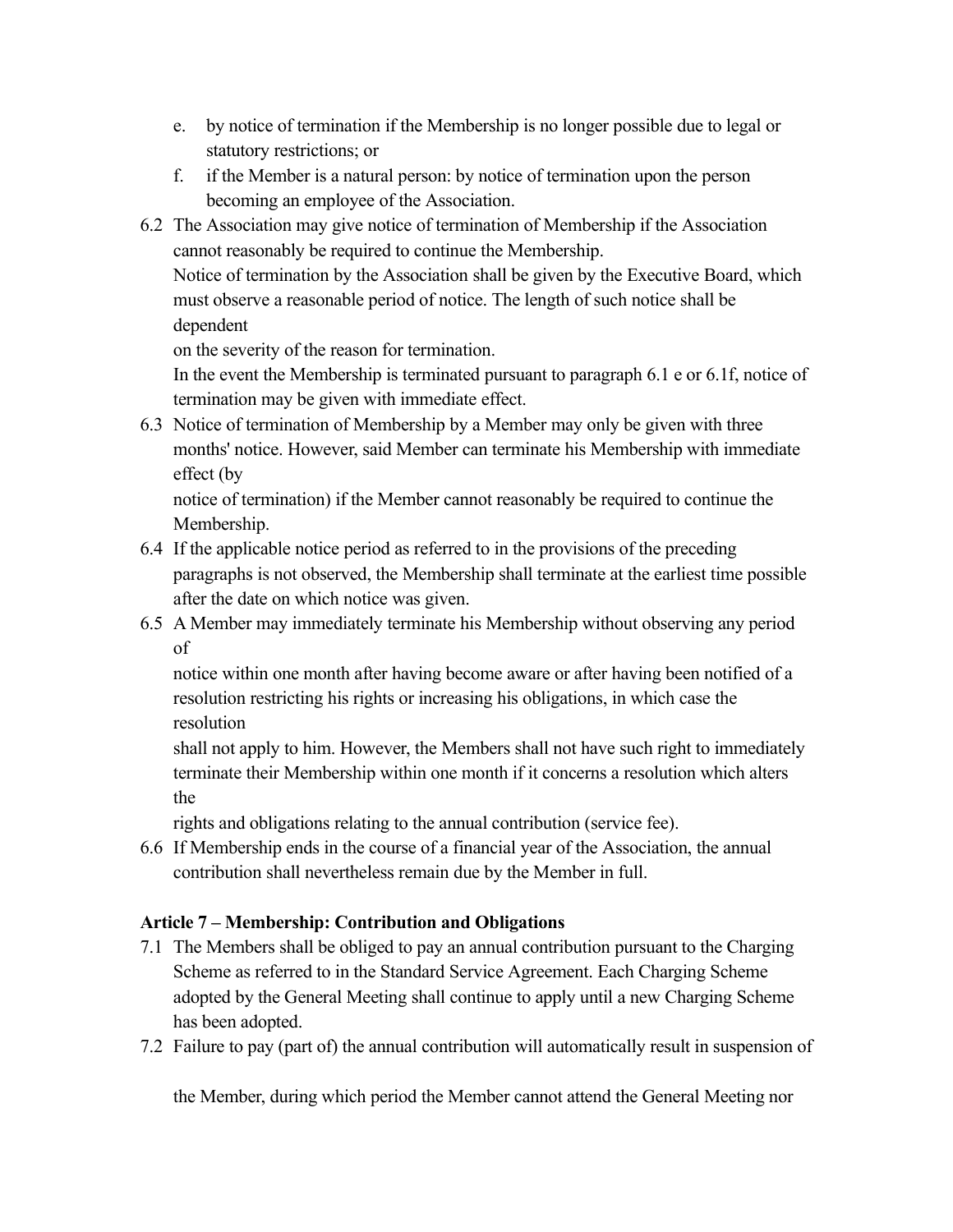exercise his voting rights.

7.3 The Executive Board may attach obligations to the Membership of the Association, provided that these obligations contribute to the realisation of the objects of the **Association** 

## **Article 8 – Executive Board: General**

8.1 Subject to the restrictions under the Articles of Association the Executive Board shall be

charged with the management of the Association, including, but not limited to, the adoption and, where necessary, amendment of the budget and Activity Plan.

- 8.2 The Executive Board of the Association shall consist of at least three and at most five natural persons. They shall be members of the Board in a personal capacity and do not have to be Members of the Association. Employees of the Association cannot be appointed members of the Executive Board.
- 8.3 The Executive Board shall designate from its midst a chair, a secretary and a treasurer.
- 8.4 The secretary shall keep minutes of the proceedings at all meetings of the Executive Board. The minutes shall be sent to the Executive Board members and shall be adopted by them In Writing as soon as possible after the meeting. Within two weeks of adoption the minutes of an Executive Board meeting shall be published on the website of the Association.

#### **Article 9 – Executive Board: Appointment, Suspension and Dismissal**

9.1 The members of the Executive Board shall be appointed by the General Meeting from a

list of nominees to be drawn up by the Members.

A nomination for the appointment of a member of the Executive Board shall need the written support of at least five Members. If three weeks before the General Meeting the number of candidates nominated for appointment as referred to above does not exceed the number of vacancies, the Executive Board shall have to nominate one or more candidates for appointment so that the total number of proposed candidates shall exceed

the number of Executive Board members to be appointed by the General Meeting.

- 9.2 If the members or the Executive Board should fail to draw up a list of nominees within three months after the vacancy has occurred, the General Meeting may appoint a member of the Executive Board at its own discretion.
- 9.3 The Executive Board may decide to appoint natural persons as advisers to the Executive

Board. An adviser to the Executive Board can attend all Executive Board meetings. He/she can advise the Executive Board on all subjects. An adviser to the Executive Board is not an Executive Board member and therefore does not have the right to vote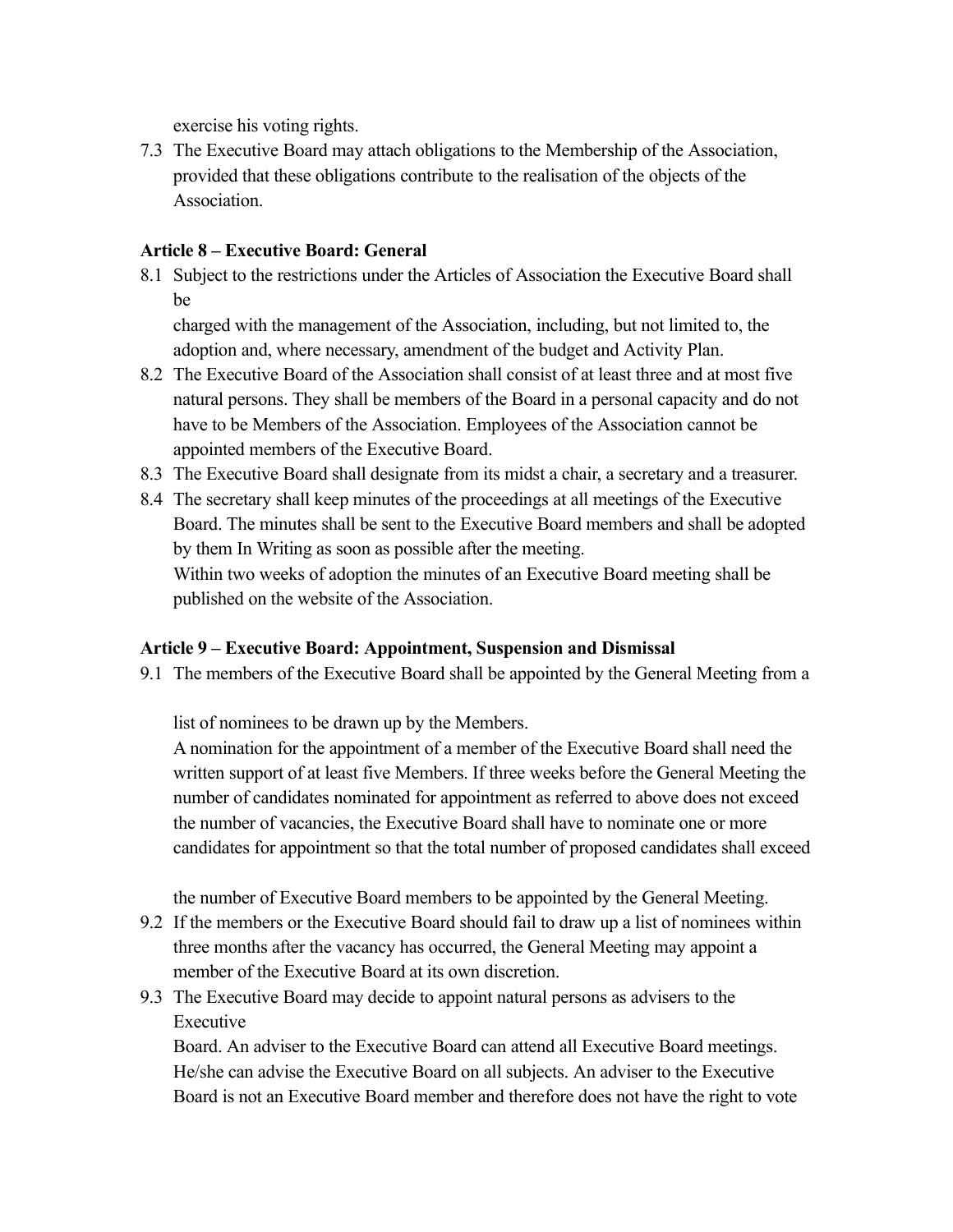at

meetings of the Executive Board.

- 9.4 A member of the Executive Board may be suspended or dismissed by the General Meeting at any time. A resolution to suspend or dismiss a member of the Executive Board shall require a majority of at least two thirds of the votes cast.
- 9.5 Any suspension may be extended one or more times, but may not last longer than three months in total. If at the end of that period no decision has been taken on termination of the suspension or on dismissal, the suspension shall end.
- 9.6 The membership in the Executive Board shall become effective at the end of the General

Meeting at which the member was appointed and shall automatically terminate at the end of the Annual Meeting in the third calendar year after the year in which the Executive

Board member was appointed. An Executive Board member shall be eligible for immediate re-appointment.

- 9.7 If a member of the Executive Board is appointed to an interim vacancy, then in derogation of paragraph 9.6 membership shall terminate at the end of the Annual Meeting in the third calendar year after the year in which his/her predecessor was appointed.
- 9.8 If a member of the Executive Board is appointed to a vacancy which was not filled prior

to his/her appointment, then in derogation of paragraph 9.6 membership shall terminate at the end of the Annual Meeting in the calendar year as determined by the Executive Board in accordance with a schedule of appointment and termination to be drawn up by the

Executive Board.

9.9 Furthermore, membership in the Executive Board shall end by a three months notice of termination by this Executive Board member or by his/her death.

## **Article 10 – Executive Board: Authority and Representation**

10.1 The Executive Board shall have full authority provided there are at least two members of the Executive Board left. If there are fewer than three members left, the Executive Board

shall as soon as possible convene a General Meeting at which one or more new Executive Board members shall be appointed.

- 10.2 The Executive Board may, at its own discretion, consult the Members about any decisions it plans to take.
- 10.3 Subject to the prior approval of the General Meeting the Executive Board has authority to enter into agreements to purchase, dispose of or encumber registered property or to enter into agreements whereby the Association commits itself as guarantor or joint and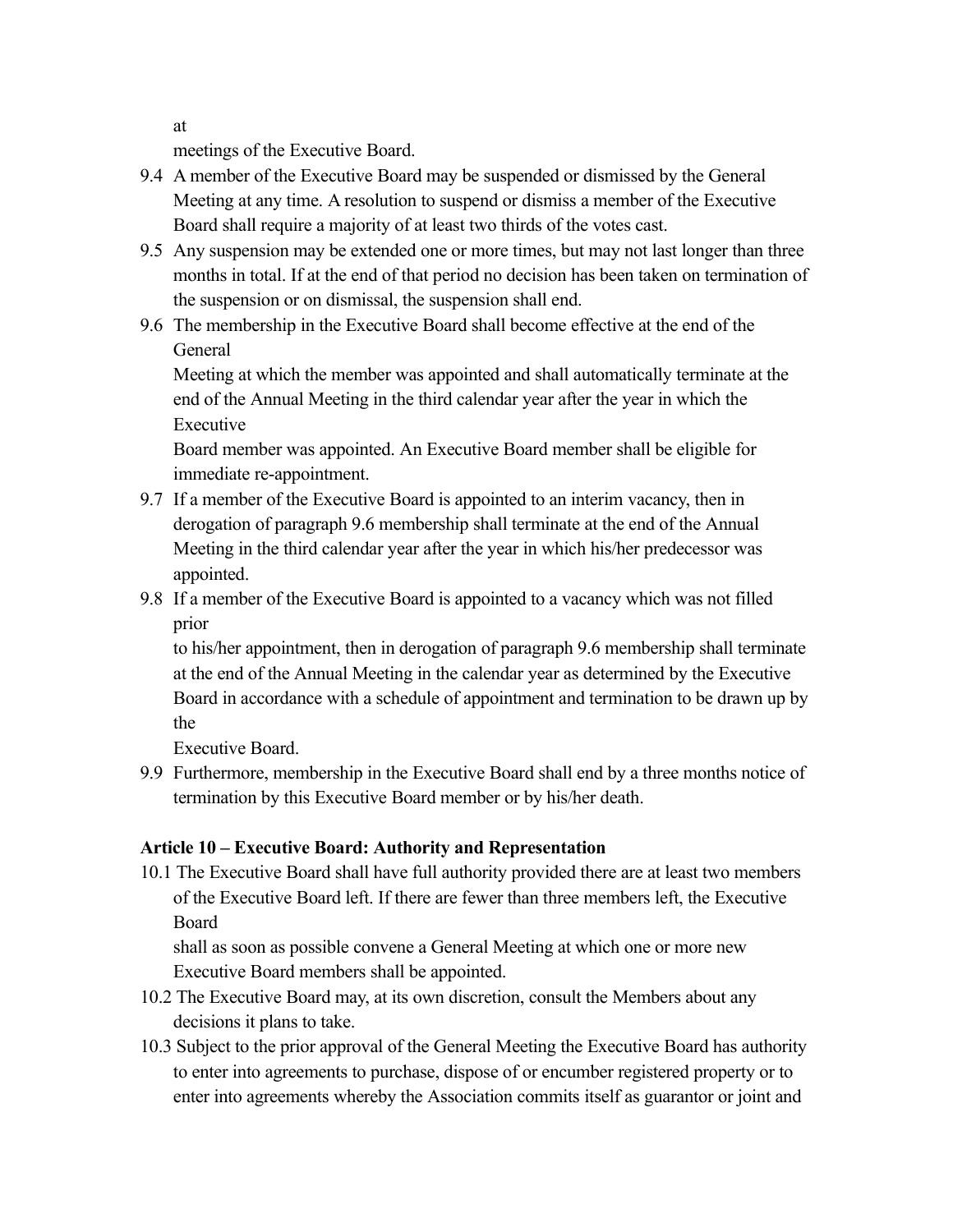several debtor, warrants performance by a third party or undertakes to provide security for a debt of a third party. The said approval shall also apply to the authority to represent

the Association in respect of such acts.

10.4 The authority to represent the Association shall be vested in the Executive Board. Two members of the Executive Board, acting jointly, shall also be authorised to represent the

Association.

However, in all matters in which the Association has a conflict of interest with one or more members of the Executive Board, the General Meeting may designate one or more

persons in order to represent the Association.

10.5 Acts by the Association intended to have legal effect against a Member of the Association or a member of the Executive Board shall be put In Writing.

#### **Article 11 – Approval of Resolutions of the Executive Board**

11.1 The General Meeting shall be authorised to subject resolutions of the Executive Board other than those mentioned in paragraph 10.3 - to its approval. These resolutions shall be

clearly specified and notified to the Executive Board In Writing.

11.2 The lack of approval as referred to in paragraph 11.1 does not affect the representative authority of the Executive Board or its members.

#### **Article 12 – Management Team**

- 12.1 The Executive Board shall appoint a Management Team consisting of one or more Managing Directors who shall be employed by the Association.
- 12.2 The Executive Board shall delegate to the Management Team all operational decisions with respect to the Standard Service Agreements.
- 12.3 The Executive Board may delegate other powers to the Management Team and give a limited power to one or more members of the Management Team to represent the Association.
- 12.4 There is an arbitration procedure in place for the settlement of disputes between Contributors and/or Members of the Association on the one hand and the Management Team on the other regarding decisions of the Management Team with respect to the Standard Service Agreements.

The Executive Board may appoint new arbiters to the arbitration pool and propose changes to the arbitration procedure. The authority to approve new arbiters or to change

the arbitration procedure is vested in the General Meeting.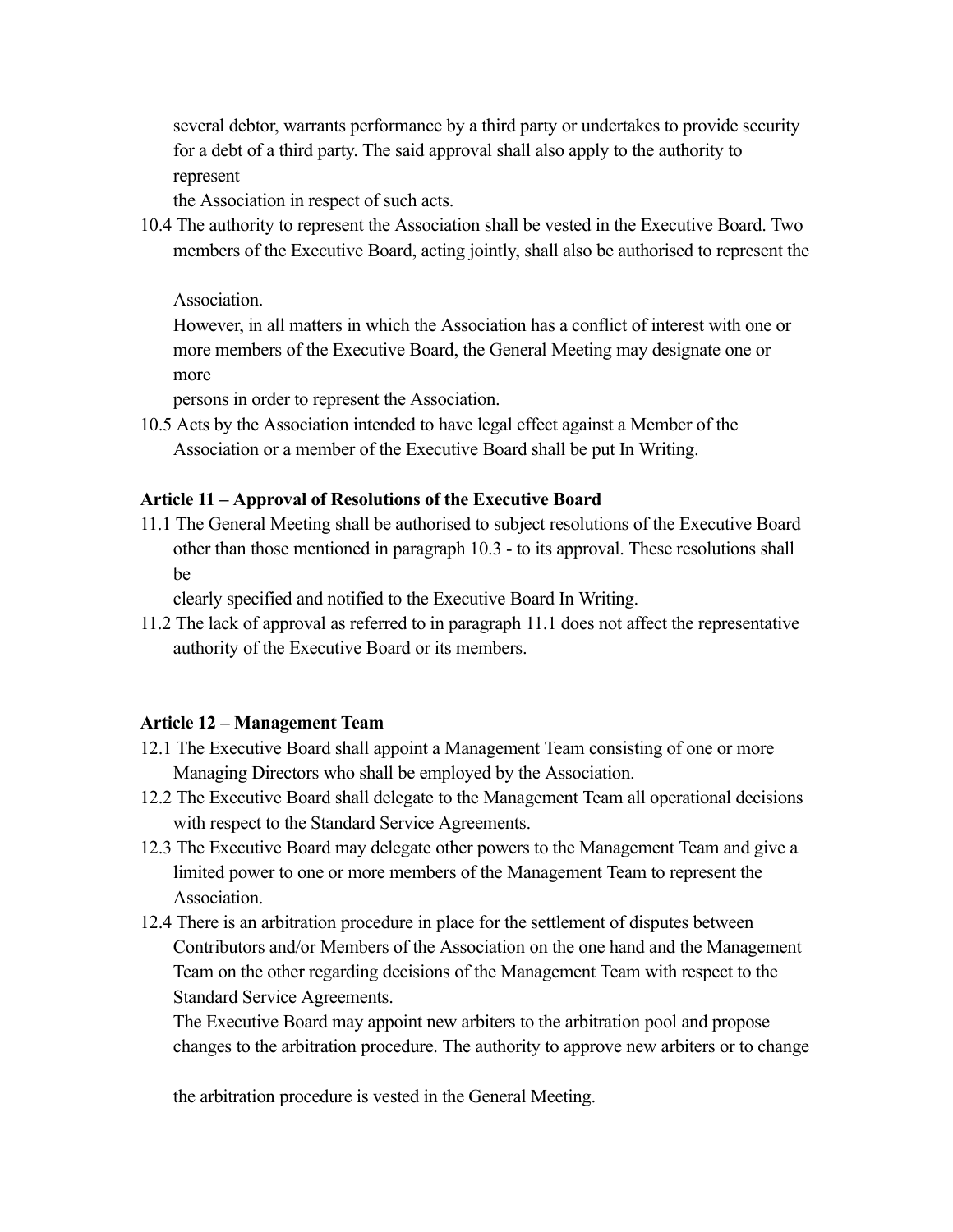- 12.5 The Management Team will be invited to attend the meetings of the Executive Board.
- 12.6 The remuneration and further conditions of employment for each member of the Management Team shall be determined by the Executive Board.
- 12.7 The Executive board may lay down regulations regarding the duties of the Management

Team or the individual members of the Management Team.

#### **Article 13 – Financial Year. Financial Report. Annual Report**

- 13.1 The financial year of the Association shall coincide with the calendar year.
- 13.2 The Executive Board shall keep notes in respect of the financial position of the Association in such a manner that the rights and obligations of the Association can be ascertained at any time.
- 13.3 At the Annual Meeting the Executive Board shall submit an Annual Report on the course of business of the Association and on the policy conducted.
- 13.4 The Executive Board shall submit the Financial Report and Audit Report for the approval of the Annual Meeting. These documents shall be signed by the members of the Executive Board; if one or more signatures are missing, this shall be stated giving the reason(s).
- 13.5 After expiration of the period as referred to in paragraph 14.2, any Member of the Association may commence legal proceedings against all the members of the Executive

Board in order to enforce the obligations as stated in paragraph 13.3 and 13.4.

13.6 The Executive Board shall keep the records referred to in this article for the legally required period.

## **Article 14 – General Meeting: General Meetings. Annual Meetings. Extraordinary General Meetings**

- 14.1 All powers of the Association not conferred in other constituent bodies by law or by these Articles of Association shall be vested in the General Meeting.
- 14.2 The Annual Meeting shall be held within six months after the end of the financial year. If the General Meeting has decided to extend this period pursuant to the provisions of paragraph 15.5(a), the Annual Meeting shall be held no later than on the day on which the period of extension ends.
- 14.3 Extraordinary General Meetings shall be held as often as the Executive Board deems necessary.

#### **Article 15 – General Meeting: Convocations. Agenda. Resolutions**

15.1 The Executive Board shall send the convocations for the General Meeting, including the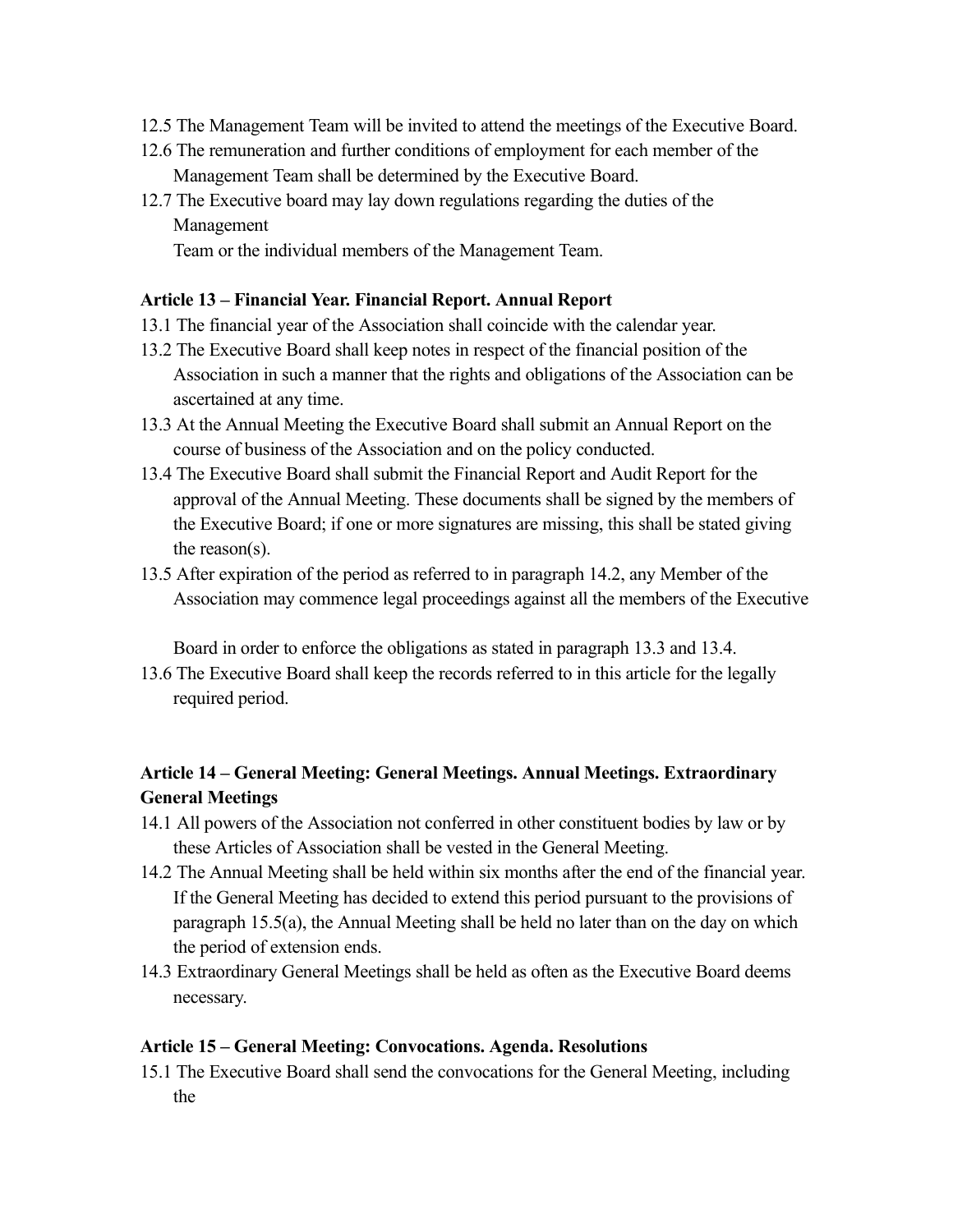agenda containing the subjects for the General Meeting, a URL to the verbatim text of the proposed resolutions and, if applicable, the draft Activity Plan and draft budget, to  $the -$ 

Members at least four weeks before the Meeting. In the event the Executive Board does

not have full authority under paragraph 10.1 of these Articles of Association, the authority to convoke a meeting shall be vested in the Management Team.

15.2 General Meetings shall be convened by the Executive Board by letters sent to the addresses as recorded in the Register (see article 5).

Provided a Member has agreed with this in advance, the Executive Board may also email the text of the notice to the e-mail address of said Member as recorded in the Register.

- 15.3 The agenda for the Annual Meeting shall include the following subjects:
	- a. the adoption of the Financial Report;
	- b. the discharge of the Executive Board with regard to its actions as they appear from the Annual Report;
	- c. the filling of any vacancies in the Executive Board.
- 15.4 The following subjects shall be placed on the agenda for the Annual Meeting or on the agenda for another General Meeting to be held in the same calendar year:
	- a. a discussion of the draft Activity Plan and draft budget after a presentation by the

Executive Board;

- b. the adoption of the Charging Scheme with respect to the coming financial year upon proposal of the Executive Board;
- c. a discussion of the policy and the quality of services (to be) rendered by the Association.
- 15.5 If applicable, the agenda for the Annual Meeting or another General Meeting shall also include the following subjects:
	- a. the extension of the period within which the Executive Board shall submit the Annual Report (as referred to in paragraph 14.2), which shall also constitute an extension of the period within which the Annual Meeting - at which the Annual Report is to be submitted - shall be held;
	- b. the filling of any vacancies in the Executive Board;
	- c. upon proposal by the Executive Board: adoption of amendments to the Standard Service Agreement;
	- d. upon proposal by the Executive Board: adoption of amendments to the arbitration procedure;
	- e. other proposals and/or discussion points put forward by the Executive Board or (a group of) Members of the Association (pursuant to paragraph 15.6) and announced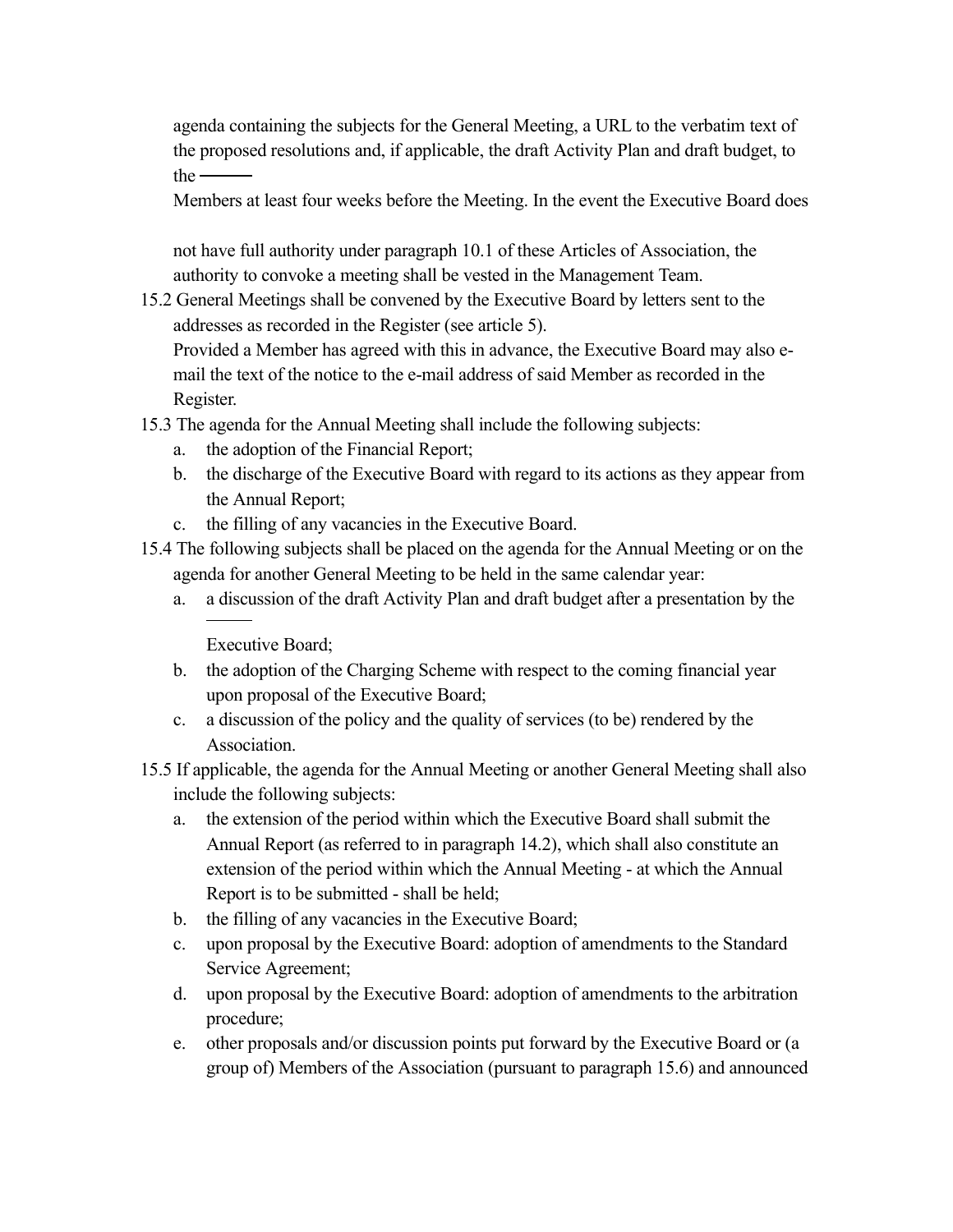in the convocation for the Meeting.

15.6 On the written application of a group of Members who are jointly entitled to cast at least

two percent (2%) of the total number of possible votes, other subjects will be added to the agenda. Such an application, accompanied by the verbatim text of the resolutions proposed by the said Members, shall have to be sent to the Executive Board at least two

weeks before the Meeting.

The Executive Board shall immediately send the verbatim text of the resolutions proposed by the said Members to all the Members of the Association.

15.7 The General Meeting may only vote on resolutions with respect to subjects for which the verbatim text of the related proposed resolutions has been sent to the Members in the

manner set out above.

15.8 On the written application of a group of Members who are jointly entitled to cast at least

one-tenth (10%) of the total number of possible votes, the Executive Board shall convene a General Meeting within a period of four weeks. If the application has not been

complied with within fourteen days, the applicants may then proceed to convene the Meeting themselves in the manner in which the General Meeting is convened by the Executive Board.

15.9 As long as all the Members of the Association are present or represented at a General Meeting, (legally) valid resolutions can be passed on all subjects brought up for discussion, even if the formalities prescribed by law or by these Articles of Association for the convocation and holding of Meetings have not been complied with, provided such resolutions are passed unanimously.

## **Article 16 – General Meeting: Location. Admittance. Voting rights**

16.1 All General Meetings (including the Annual Meetings) shall be held in the place where the Association has its official seat, unless the Executive Board decides otherwise and

states the place where the General Meeting is to be held in the convocation letter/email.

16.2 Each Member of the Association, provided he/she has not been suspended, and each member of the Executive Board, whether or not Member of the Association, shall be entitled to attend the General Meeting. Members may be represented by the persons referred to in paragraph 16.4. Supporters as defined in Article 1 shall be entitled to attend the General Meeting as observers, without voting rights.

The chair of the General Meeting shall decide on the admittance of other persons.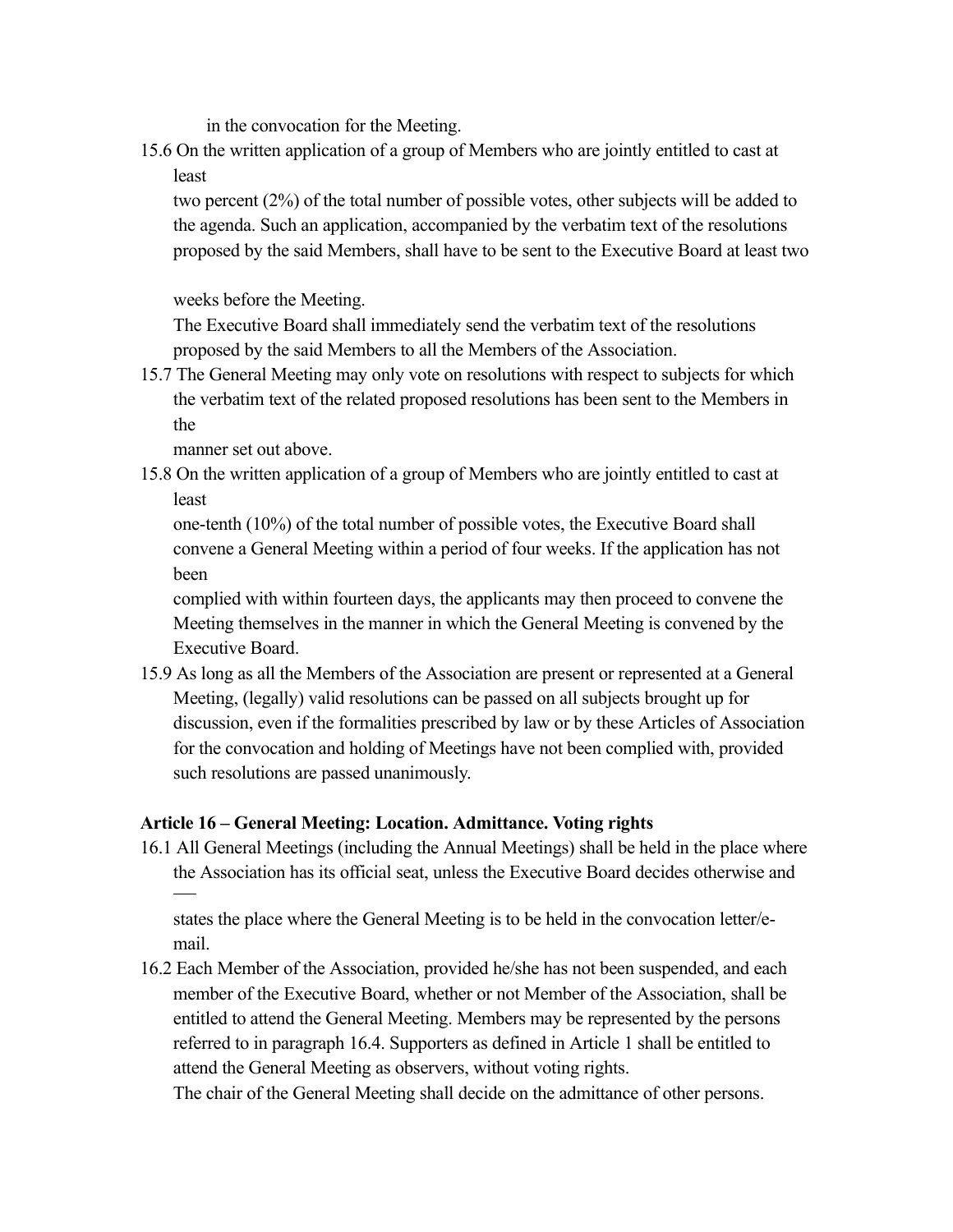16.3 Members and Supporters who wish to attend the Meeting shall notify the Executive Board hereof.

If the Member at this Meeting:

- is to be represented by one or more employees or directors, the notification shall state the name(s) of the employee(s) or director(s) and specify who is allowed to exercise the voting right on behalf of that Member;
- is to be represented by a proxy, the notification has to be submitted no later than two weeks before the Meeting and shall state the name and address of the proxy. An

employee of the Association cannot be a proxy.

16.4 The right to attend a General Meeting is limited to:

- a. in the case of a Member/natural person: the Member;
- b. in the case of a Member/legal entity: the natural person recorded as representative of said Member in the Register of the Association (see article 5);
- c. the employee $(s)$  of the Member as stated in the notification referred to in article 16.3;
- d. an employee or director of the Member who submits proof before the commencement of the General Meeting that he/she is duly authorised to attend the General Meeting on behalf of the Member;
- e. a proxy as stated in the notification referred to in paragraph 16.3;
- f. in the case of a Supporter/natural person: the Supporter;
- g. an employee or director of the Supporter who submits proof before the commencement of the General Meeting that he/she is duly authorised to attend the General Meeting on behalf of the Supporter;
- h. other persons admitted by the chair of the General Meeting.
- 16.5 The right to exercise voting rights at a General Meeting is limited to:
	- a. in the case of a Member/natural person: the Member;
	- b. in the case of a Member/legal entity: the natural person recorded as representative of said Member in the Register of the Association (see article 5);
	- c. an employee or director of a Member who is authorised to exercise the voting right pursuant to the statement in the notification referred to in paragraph 16.3;
	- d. an employee or director who submits proof before the commencement of the General Meeting that he/she is duly authorised to exercise the voting rights for said

Member;

e. a proxy as stated in the notification referred to in paragraph 16.3 and who physically attends the General Meeting. Proxies are not entitled to vote by electronic means.

If there are two or more persons entitled to vote present for one Member at a General Meeting, the person first present at the General Meeting shall be deemed to have the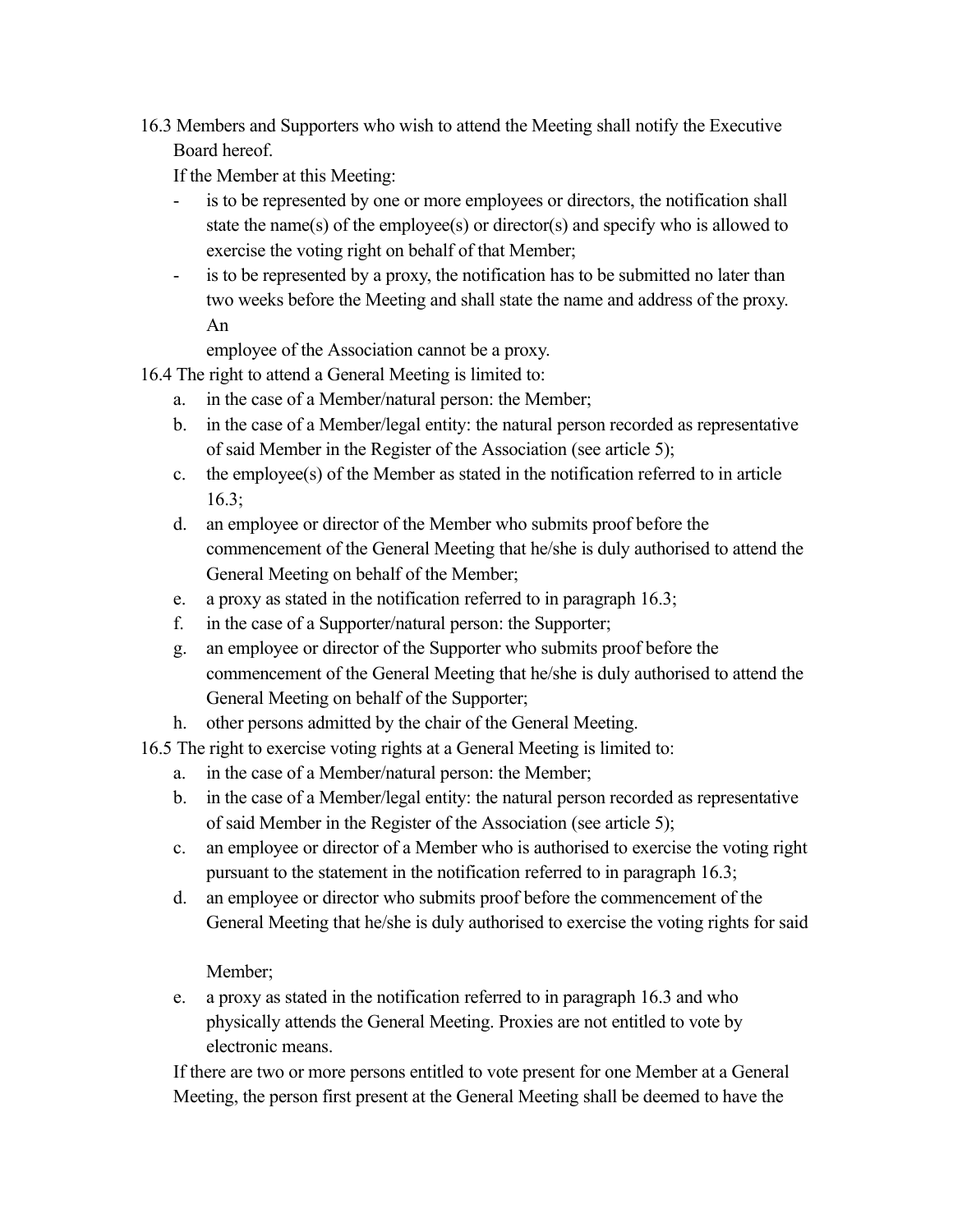right to vote for that Member.

- 16.6 All natural persons who wish to attend the General Meeting and/or to exercise the right to vote at the General Meeting may be required to submit proof of their identity. All natural persons who wish to exercise the right to vote via electronic means will be required to submit proof of their identity, no later than two weeks before the General Meeting.
- 16.7 Each Member of the Association who has not been suspended shall have one vote. Candidate Members shall not have the right to vote.
- 16.8 A proxy (as referred to in paragraph 16.5 (e)) may not cast more than one percent (1%) of the total number of possible votes of all Members of the Association, regardless of whether or not they are present or represented at the Meeting.
- 16.9 A member of the Executive Board who is not a Member of the Association or a representative of a Member of the Association shall have the right to advise the General

Meeting.

## **Article 17 – General Meeting: Electronic participation and voting**

17.1 In addition to the possibility of the members to physically attend the meeting, the Executive Board may decide to open the possibility for the Members to attend the General Meeting through electronic means at a remote location and to vote through electronic means from a remote location. In addition the Executive Board may decide to

open the possibility for the Members to electronically participate in deliberation at the General Meeting. The Executive Board shall regulate the (technical) procedure and the requirements for electronic attendance, voting and/or deliberation. The right to vote through electronic means shall only apply to Executive Board member elections.

17.2 Members who are not yet registered as such in the register of members of the association (see paragraph 5.5) who wish to use the possibility to participate through electronic

means in the General Meeting and vote electronically must express their agreement with

the procedure and the requirements no later than two weeks before the General Meeting.

Such agreement will be recorded in the register of members of the association (see paragraph 5.5).

17.3 The possibility to electronically participate, vote and/or deliberate in the General Meeting is without prejudice to the right of said member to (always) physically attend or

to be represented by proxy at the General Meeting, subject to the conditions as stated in Article 16. If a Member physically attends or is represented by proxy at the General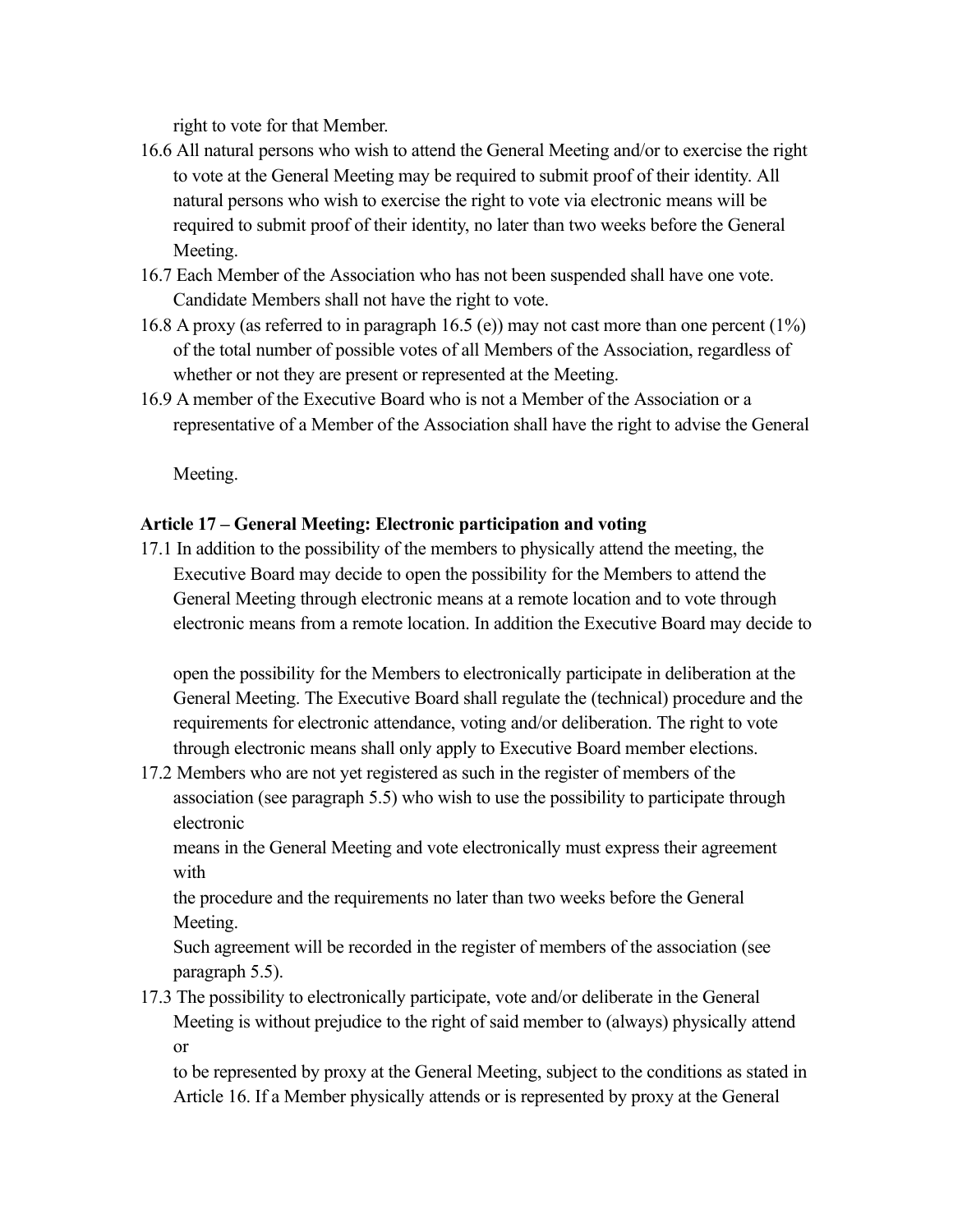Meeting, the right to vote for that Member will be with that natural person that physically attends the General Meeting or by the proxy holder representing him, respectively.

#### **Article 18 – General Meeting: Voting**

- 18.1 Except where otherwise stipulated by these Articles of Association or by law, all resolutions shall be adopted by an absolute majority of the votes cast, i.e. greater than fifty percent (50%) of the votes cast.
- 18.2 The chair's verdict on the result of a vote as pronounced at the General Meeting shall be

final and binding. The same shall apply to the chair's verdict as pronounced at the General Meeting on the content of an adopted resolution insofar as the Meeting voted on

a proposal not recorded In Writing in a General Meeting at which all the Members of the

Association are present or represented, as meant in paragraph 15.9.

18.3 If, however, the correctness of that verdict as mentioned in paragraph 18.2 is challenged

immediately after its pronouncement, a new vote shall be taken if so desired by the absolute majority at the Meeting or, if the original vote was not taken per capita or by ballot, by someone present who was entitled to vote. As a result of such a new vote the original vote shall be void.

18.4 If it is an election of persons the following method is used. The voter ranks the candidate(s) in order of preference (first choice, second choice, etc.). If, after the first round of voting, no candidate has an absolute majority, the candidate with the least number of votes is dropped and all ballots assigned to that candidate are recounted. The next preference of each of those voters is used to reassign their vote to one of the remaining candidates. This process is repeated until a candidate achieves an absolute majority vote (*Instant Runoff Voting*).

If more than one person received the smallest number of votes in a voting round, it shall

be decided by drawing lots which of these persons shall not participate in the following round. If the votes tie in an election between two persons, it shall be decided by drawing

lots who is elected.

In the case of multiple seat elections there will be a separate election process for each seat. The winner of a seat will not be eligible for another seat.

18.5 If the votes tie on subjects other than an election of persons, the proposal shall be considered to have been rejected.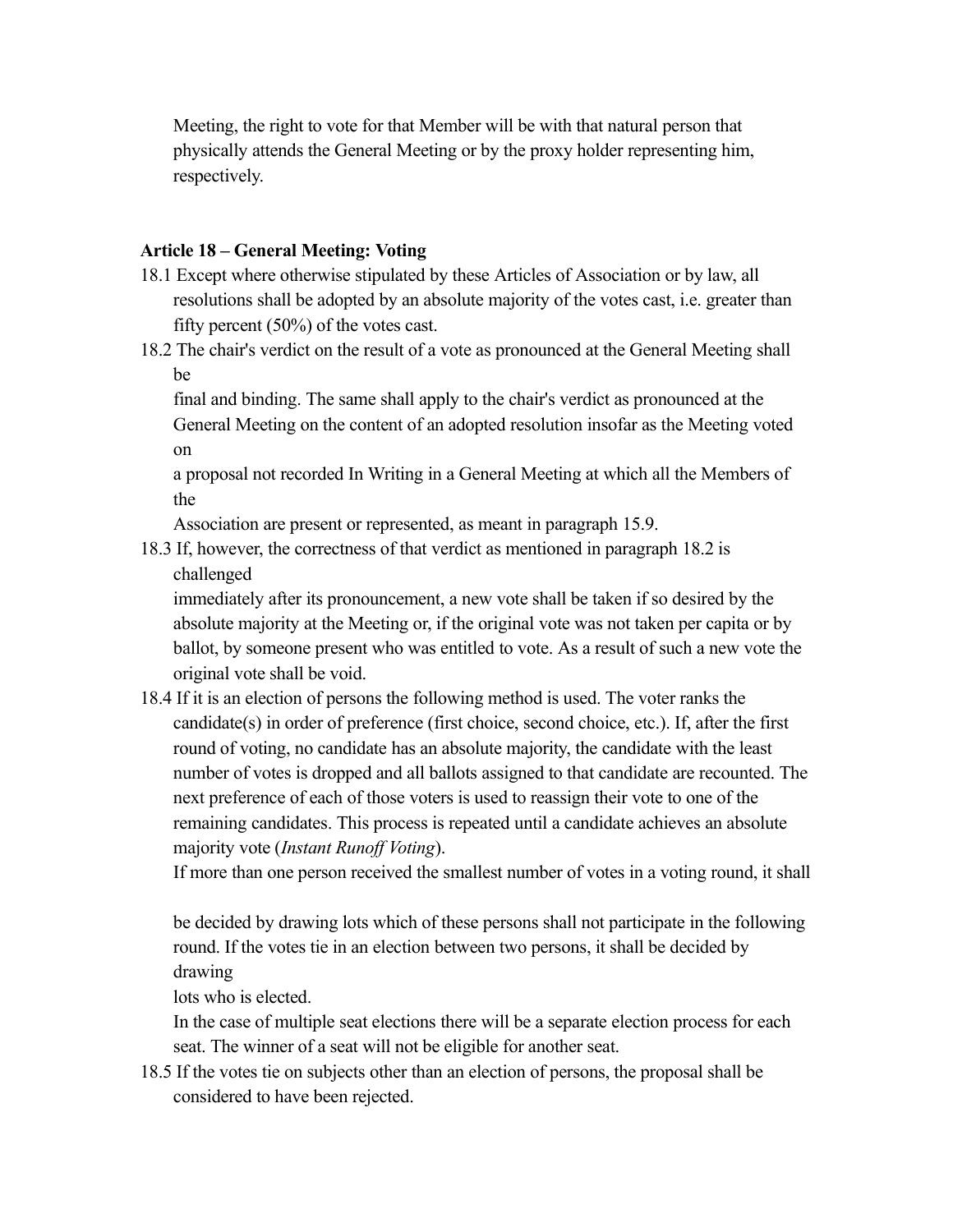18.6 The chair shall decide on the method of voting in accordance with this paragraph. A vote may be taken by ballot or by a show of hands. If it concerns an election of persons the

vote shall be taken by ballot. The chair shall be entitled to decide that votes on other issues shall also be taken by ballot. A ballot within the meaning of this article shall take place by means of closed, unsigned ballots.

Resolutions may be passed by acclamation, unless a person who is entitled to vote demands a vote by ballot or by show of hands.

Each Member has the option to vote either at the General Meeting or by sending a ballot by electronic means to the Association. An incoming ballot by electronic means shall be valid only if received during the allotted time for the elections at the General Meeting.

18.7 Abstentions and invalid votes shall be considered as not having been cast. All votes, both valid and invalid, and all abstentions shall be recorded in the minutes.

#### **Article 19 – General Meeting: Chair. Minutes**

- 19.1 The General Meetings shall be presided over by the chair of the Executive Board; in the event that the chair of the Executive Board is absent, the longest serving member of the Executive Board who is present at the Meeting shall act as chair.
- 19.2 If no chair has been designated in accordance with paragraph 19.1, the Meeting shall itself choose a chair. Until such time the oldest natural person present at the Meeting who is a Member of the Association or a representative of a Member of the Association (as referred to in paragraph 16.4(b),(c) and (d)) shall act as chair.
- 19.3 The Executive Board shall keep records of the resolutions passed. If the Executive Board is not present at a Meeting, the chair of the meeting shall provide the Executive Board with a transcript of the text of the resolutions passed as soon as possible after the Meeting. The records shall be made available for inspection on the Association's website.

#### **Article 20 – General Meeting: Passing of Resolutions Without Holding a Meeting**

- 20.1 All resolutions adopted In Writing by the Members without holding a Meeting shall have the same legal effect as a resolution passed at a Meeting, provided they were passed after the Executive Board was notified thereof and while duly observing the provisions in these Articles of Association and, furthermore, provided they were passed with the unanimous vote of all the Members.
- 20.2 The Executive Board shall keep records of the resolutions thus passed. Paragraph 19.3 shall apply accordingly.

#### **Article 21 – Amendment of the Articles of Association and Dissolution**

21.1 No amendments of the Articles of Association may be made other than by a resolution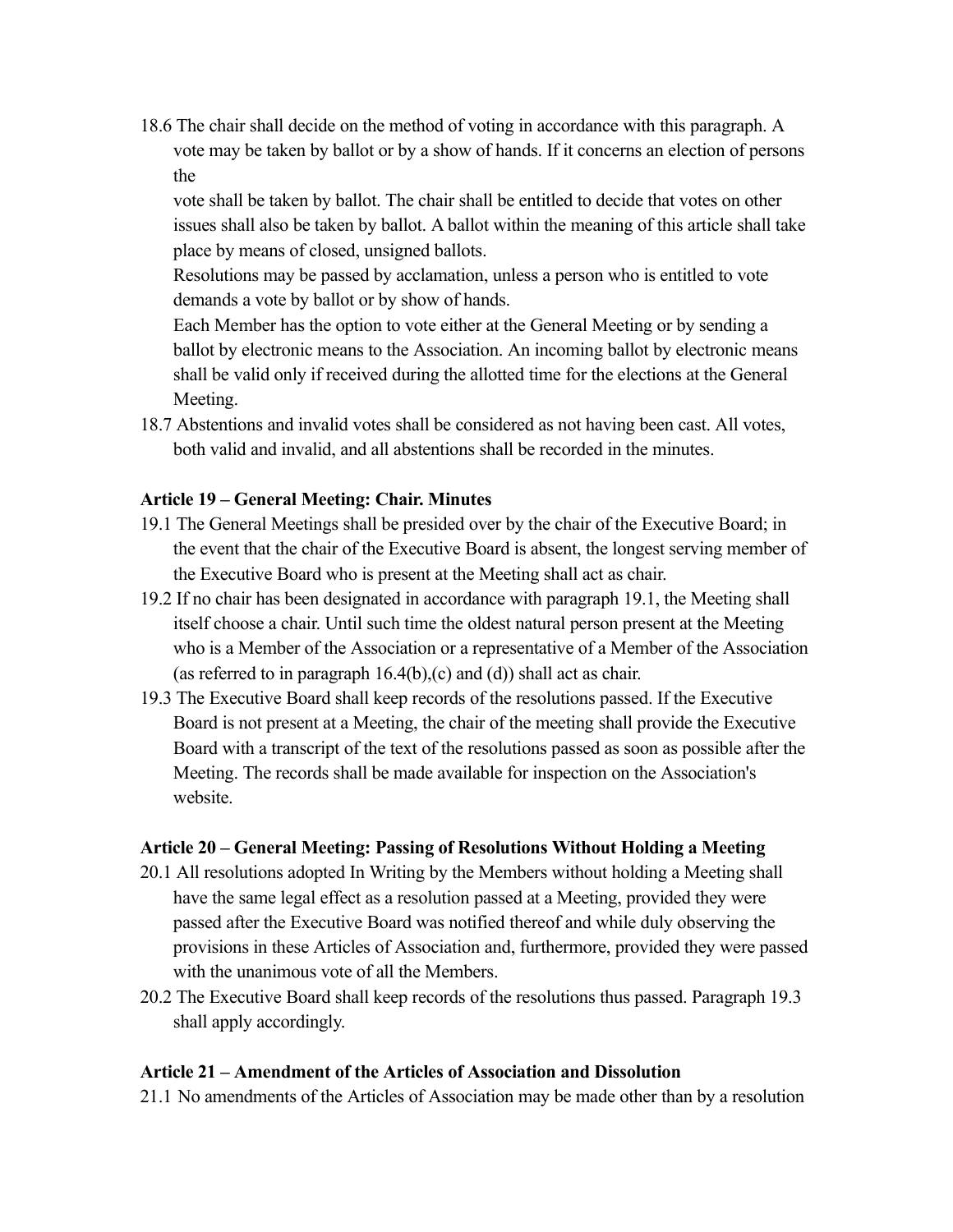of a General Meeting convoked by a notice stating that an amendment of the Articles of Association will be proposed at the General Meeting. The above will accordingly apply to a resolution to dissolve the Association.

- 21.2 A copy of the proposal, stating the proposed amendment(s) verbatim, must be deposited - at a location suitable for that purpose - by the persons convoking such a General Meeting at least four weeks before the Meeting for inspection by the Members until the end of the Meeting. Furthermore, a copy as referred to in the previous sentence shall be sent to all the Members In Writing simultaneously with the notice as referred to in paragraph 21.1.
- 21.3 A resolution to amend the Articles of Association or to dissolve the Association shall require a majority of at least two thirds of the votes cast.
- 21.4 The amendment of the Articles of Association shall take effect only upon the execution of a notarial deed of amendment. Each member of the Executive Board shall be authorised to have such a deed executed.

#### **Article 22 – Liquidation / Winding up**

- 22.1 The liquidation/winding up of the Association shall be governed by the provisions of the laws of the Netherlands, especially the provisions of section 2:19 of the Dutch Civil Code: "Dissolution".
- 22.2 If applicable, the credit balance after liquidation/winding up will either be redistributed among the Members or be put in an independent foundation for the support of the Internet or for purposes most in keeping with the objects of the Association, as determined by the General Meeting.

 $\mathcal{L} = \{ \mathcal{L} \mid \mathcal{L} \in \mathcal{L} \}$ 

## **\_\_**

#### **RIPE NCC Verenigingsstatuten (2009)**

#### **Artikel 1 - Definities**

In deze statuten zullen de volgende met hoofdletter geschreven termen de volgende betekenis hebben. Bij verwijzing naar uitsluitend in het Engels opgestelde documenten is de Engelse benaming van deze documenten aangehouden:

- **Accountantsverklaring** betekent: de verklaring met betrekking tot de juistheid van de Jaarrekening zoals vermeld in artikel 2:393 (5) BW verstrekt door een accountant zoals vermeld in artikel 2.393 (1) BW.
- **Activity Plan** betekent: het jaarlijkse plan dat de visie en focus van de vereniging beschrijft, alsmede de huidige activiteiten en de nieuwe activiteiten voor het komende jaar.
- **Algemene Vergadering** betekent: vergadering van de leden van de vereniging, zoals beschreven in artikel 14 van deze Statuten.
- **Charging Scheme** betekent: het document dat de jaarlijkse te betalen contributie (service fee) door de Contributors bepaalt.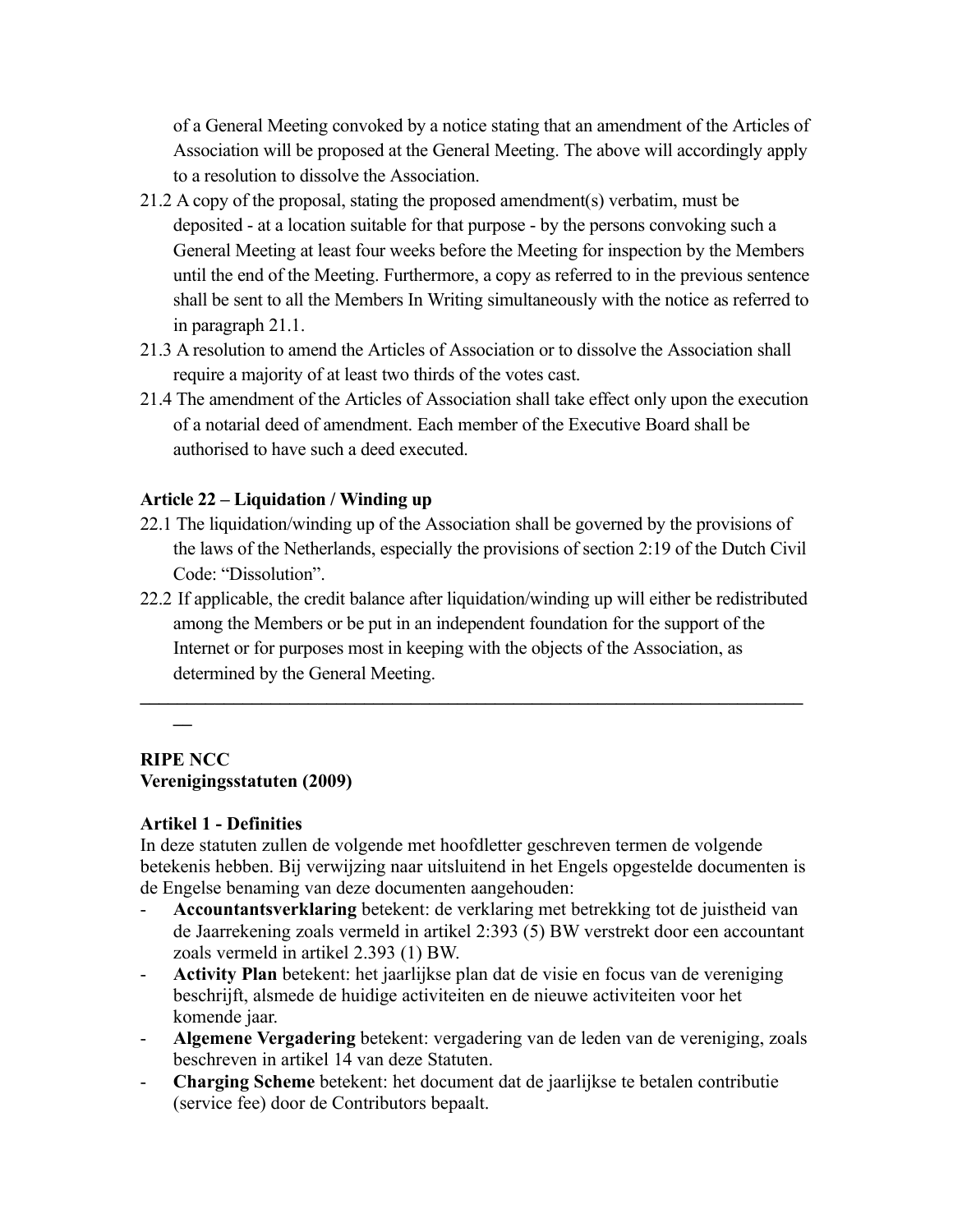- **Contributor** betekent: de rechtspersoon of natuurlijk persoon die de Standard Service Agreement met de vereniging is aangegaan.
- **Jaarrekening** betekent: het rapport zoals vermeld in artikel 2:361 BW, bevattende de balans en de winst- en verliesrekening met de toelichting.
- **Jaarvergadering** betekent: de jaarlijkse Algemene Vergadering zoals beschreven in artikel 14.2 van deze Statuten.
- **Jaarverslag** betekent: het rapport zoals vermeld in artikel 2:391 van het Burgerlijk Wetboek ("**BW**"; *jaarverslag*), inclusief de Jaarrekening.
- **Leden** betekent: kandidaat Leden of volwaardige Leden van de vereniging, zoals vermeld in artikel 4 van deze Statuten. Een Contributor is een lid, behalve in de gevallen zoals vermeld in artikel 4.1 van deze Statuten.
- **Ondersteuner** betekent: de rechtspersoon of natuurlijk persoon die een overeenkomst met de vereniging is aangegaan om jaarlijks ter ondersteuning van de vereniging te doneren (supporter agreement).
- **Schriftelijk** betekent: elke tekstuele boodschap verzonden via huidige methode(s) van (elektronische) communicatie, inclusief post en e-mail, behalve mondelinge communicatie en Short Messaging Service (SMS).
- **Standard Service Agreement** (**SSA**) betekent: de overeenkomst tussen de vereniging en een Contributor, krachtens welke de vereniging de verplichting heeft om de diensten te verlenen (zoals aangegeven in de SSA) en de Contributor zich verbonden heeft om voor die diensten te betalen.

## **Artikel 2 - De vereniging: Naam en zetel**

- 2.1 De naam van de vereniging is: Réseaux IP Européens Network Coordination Centre (RIPE NCC). De naam van de vereniging mag afgekort worden tot RIPE NCC.
- 2.2 De vereniging is gevestigd te Amsterdam, Nederland.

## **Artikel 3 - De vereniging: Doel**

- Het doel van de vereniging is het verrichten van activiteiten ten behoeve van de Leden, primair die activiteiten die de Leden moeten organiseren als groep. Dit doel kan worden onderverdeeld in de volgende activiteiten:
	- 1. Registratie Activiteiten, welke zijn verbonden met de rol van de vereniging als Regional Internet Registry;
	- 2. Coördinatie Activiteiten, waaronder begrepen de ondersteuning van een stabiele werking van het Internet;
	- 3. Administratieve Activiteiten, waaronder zowel zijn begrepen alle reguliere rapportages en administratieve ondersteuning alsmede alle overige algemene administratieve taken die niet aan een specifieke activiteit kunnen worden toegewezen;
	- 4. Nieuwe Activiteiten, waaronder alle activiteiten die nodig zijn om te reageren op de snel veranderende wereld van Internet;

en al hetgeen daarmee verband houdt of daaraan bevorderlijk kan zijn, alles in de ruimste zin van het woord. Het maken van winst is geen doel van de vereniging.

## **Artikel 4 - Lidmaatschap: kandidaat en volwaardige leden**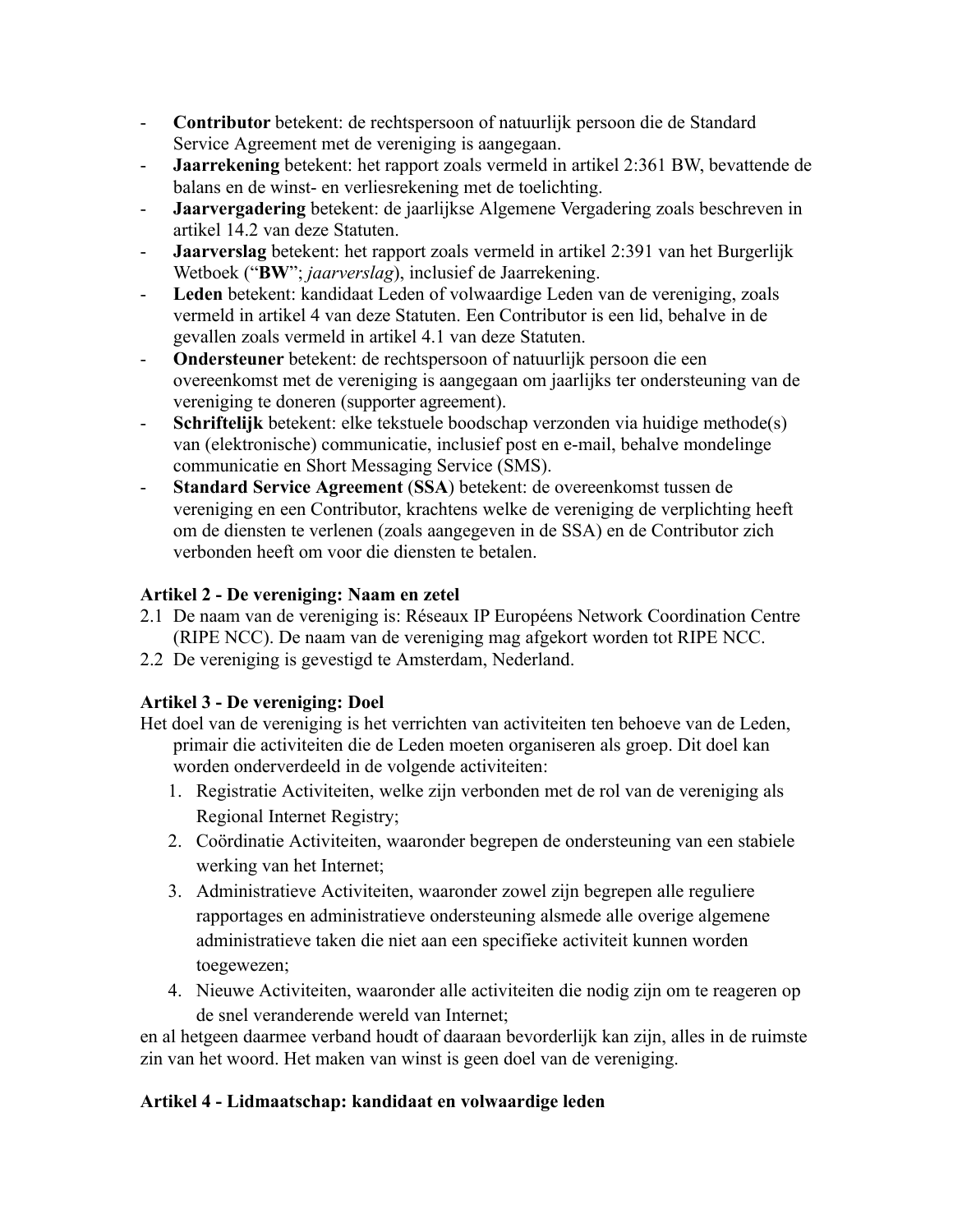- 4.1 Contributors worden kandidaat leden van de vereniging, tenzij:
	- a indien het een rechtspersoon betreft het lidmaatschap niet mogelijk is vanwege wettelijke of statutaire beperkingen;
	- b indien het een natuurlijke persoon betreft de betreffende persoon werknemer is van de vereniging.
- 4.2 Na een periode van zes (6) maanden wordt het kandidaat lidmaatschap omgezet in een volwaardig lidmaatschap.
- 4.3 Waar in deze Statuten wordt gesproken van lidmaatschap en leden worden daaronder ook kandidaat lidmaatschap en kandidaat leden verstaan, tenzij anders vermeld.

## **Artikel 5 - Lidmaatschap: Register**

- 5.1 Het Bestuur houdt een Register bij, waarin de namen en adressen van alle Leden worden opgenomen, met vermelding van de datum van ondertekening van de Standard Service Agreement, op welke datum het lidmaatschap is gestart.
- 5.2 In het Register zoals vermeld in lid 5.1 wordt vastgelegd welke natuurlijke perso(o)n(en) bevoegd is/zijn om:
	- a het Lid te vertegenwoordigen op de Algemene Vergadering;
	- b als Administrative Contact te dienen van het Lid;
	- c als Technical Contact te dienen van het Lid.
- 5.3 De Leden zullen het Bestuur in kennis stellen van de bevoegde perso(o)n(en) zoals bedoeld in lid 5.2 en van wijzigingen daarvan. Bij afwezigheid van een dergelijke kennisgeving, worden de bevoegde persoon als vermeld in de Standard Service Agreement en de aangewezen Administrative and Technical Contact in het Register opgenomen als de personen bevoegd om het Lid te vertegenwoordigen in de Algemene Vergadering.
- 5.4 Elk Lid zal de vereniging in kennis stellen van het adres, inclusief een e-mail adres, te gebruiken door de vereniging om het betreffende lid op te roepen voor de Algemene Vergadering. Bij afwezigheid van een dergelijke kennisgeving, worden het postadres zoals vermeld in de Standard Service Agreement en het laatst opgegeven email adres van de Administrative Contact van het Lid opgenomen in het Register als het/de adres(sen) te gebruiken door de vereniging om de oproep voor de Algemene Vergadering naar toe te sturen.
- 5.5 In het Register zal worden aangetekend welk Lid heeft ingestemd met de procedure over elektronische participatie. In het Register zal worden aangetekend welke natuurlijke personen bevoegd zijn namens deze Leden het stemrecht elektronisch uit te oefenen.

## **Artikel 6 - Lidmaatschap: Einde van het Lidmaatschap**

- 6.1 Het Lidmaatschap eindigt:
	- a door de dood (natuurlijk persoon) of door de ontbinding (rechtspersoon) van het Lid:
	- b door opzegging door de vereniging in overeenstemming met dit artikel;
	- c door opzegging door het Lid in overeenstemming met dit artikel;
	- d door opzegging van de Standard Service Agreement met de vereniging;
	- e door opzegging als het Lidmaatschap niet langer mogelijk is ingevolge wettelijke of statutaire beperkingen; of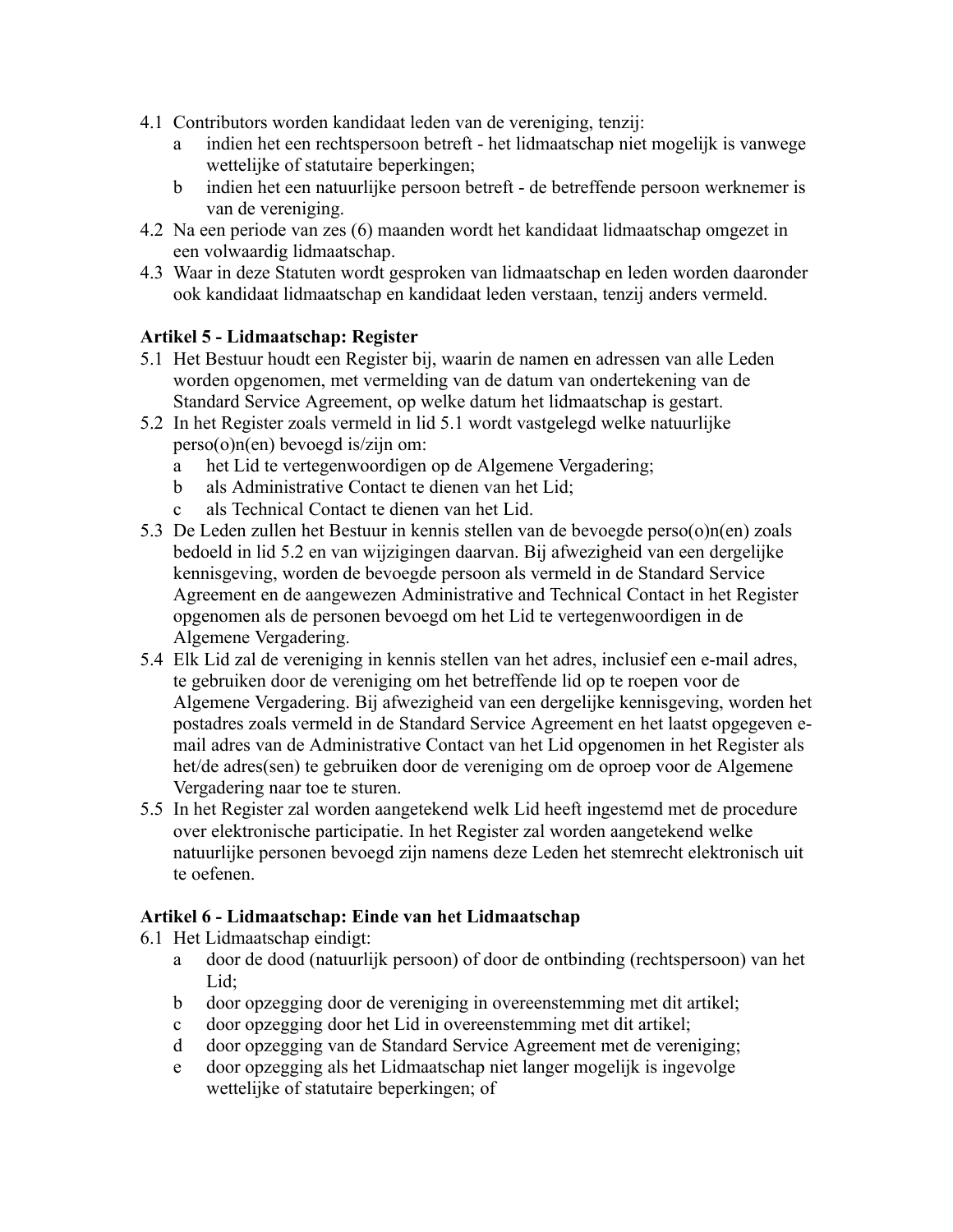- f indien het een natuurlijk persoon betreft door opzegging ingeval het Lid werknemer wordt van de vereniging.
- 6.2 De vereniging kan het Lidmaatschap opzeggen indien redelijkerwijs niet van de vereniging kan worden gevergd dat het Lidmaatschap voortduurt. Opzegging van het Lidmaatschap door de vereniging geschiedt door het Bestuur, waarbij zij een redelijke opzegtermijn in acht moet nemen. Deze termijn hangt af van de zwaarte van de reden voor opzegging. Ingeval het Lidmaatschap wordt beëindigd door een van de gevallen zoals genoemd in artikel 6.1 onder e of onder f, dan mag de opzegging direct in werking treden.
- 6.3 Opzegging van het Lidmaatschap door een Lid kan slechts geschieden met inachtneming van een opzegtermijn van drie maanden. Echter, het betreffende Lid kan het Lidmaatschap met onmiddellijke ingang beëindigen (door middel van opzegging) indien redelijkerwijs niet van het Lid kan worden gevergd dat het lidmaatschap voortduurt.
- 6.4 Indien de van toepassing zijnde opzeggingtermijn als bedoeld in de voorgaande leden van dit artikel niet wordt nageleefd, zal het Lidmaatschap eindigen op het vroegst mogelijk tijdstip na het moment waarop de opzegging heeft plaatsgevonden.
- 6.5 Een Lid mag, zonder dat hij enige opzegtermijn in acht dient te nemen, binnen een maand nadat bij bekend is geworden met of in kennis is gesteld van een besluit waarbij zijn rechten zijn beperkt of waarbij zijn verplichtingen zijn verzwaard, per direct opzeggen; het besluit is alsdan niet op hem van toepassing. Echter, Leden hebben dit recht om binnen een maand per direct op te zeggen, niet indien het een besluit betreft tot wijziging van de rechten en verplichtingen omtrent de jaarlijkse contributie (service fee).
- 6.6 Indien het Lidmaatschap in de loop van een boekjaar eindigt, blijft het Lid niettemin de volledige jaarlijkse contributie verschuldigd.

## **Artikel 7 - Lidmaatschap: Contributie en Verplichtingen**

- 7.1 De Leden zijn gehouden tot het betalen van een jaarlijkse contributie overeenkomstig de Charging Scheme als bedoeld in de Standard Service Agreement. Elke door de Algemene Vergadering vastgestelde Charging Scheme, blijft van kracht totdat een nieuwe Charging Scheme is vastgesteld.
- 7.2 Het achterwege blijven van betaling van (een deel van) de jaarlijkse contributie leidt automatisch tot schorsing van het Lid, gedurende welke periode het Lid geen toegang heeft tot de Algemene Vergadering alsmede zijn stemrecht niet kan uitoefenen.
- 7.3 Het Bestuur kan verplichtingen aan het Lidmaatschap van de vereniging verbinden, mits deze verplichtingen bijdragen aan de verwezenlijking van de doelen van de vereniging.

## **Artikel 8 - Bestuur: Algemeen**

- 8.1 Behoudens de beperkingen volgens de Statuten, is het Bestuur belast met het besturen van de vereniging, waaronder maar niet beperkt tot, het vaststellen en zonodig wijzigen van de begroting en het Activity Plan.
- 8.2 Het Bestuur van de vereniging bestaat uit tenminste drie en ten hoogste vijf natuurlijke personen. Zij hebben op persoonlijke titel zitting in het Bestuur en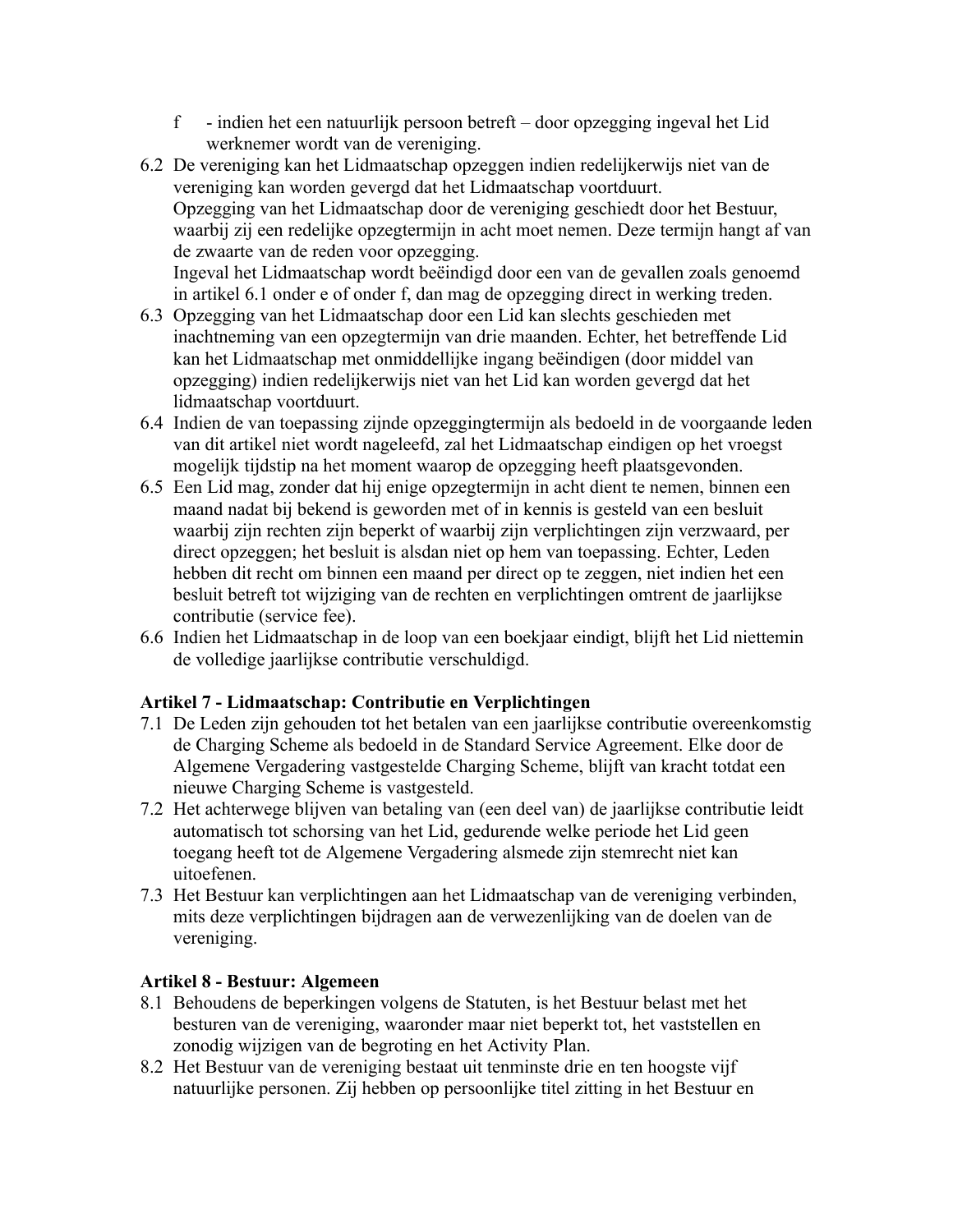behoeven geen Lid van de vereniging te zijn. Een werknemer van de vereniging kan niet tot Bestuurslid benoemd worden.

- 8.3 Het Bestuur wijst uit zijn midden een voorzitter, een secretaris en een penningmeester aan.
- 8.4 De secretaris zal notulen maken van het verhandelde in elke vergadering van het Bestuur. De notulen worden verzonden naar de Bestuursleden en zullen door hen, zo spoedig mogelijk na de vergadering, Schriftelijk worden vastgesteld. Binnen twee weken na de vaststelling worden de notulen, van een vergadering van het Bestuur, gepubliceerd op de website van de vereniging.

#### **Artikel 9 - Bestuur: Benoeming, Schorsing en Ontslag**

- 9.1 De Bestuursleden worden door de Algemene Vergadering benoemd uit een door de Leden op te maken kandidatenlijst. Een voordracht van een kandidaat tot benoeming van een Bestuurslid dient Schriftelijk te worden ondersteund door tenminste vijf leden. Indien drie weken voor de Algemene Vergadering het aantal op deze wijze voorgedragen kandidaten niet groter is dan het aantal vacatures, is het Bestuur verplicht een of meer kandidaten voor benoeming voor te dragen, zodat het totaal aantal voorgedragen kandidaten groter is dan het aantal in de Algemene Vergadering te benoemen Bestuursleden.
- 9.2 Indien de Leden respectievelijk het Bestuur er niet in slagen binnen drie maanden na het ontstaan van de vacature een kandidatenlijst op te stellen, mag de Algemene Vergadering naar eigen goeddunken een Bestuurslid benoemen.
- 9.3 Het Bestuur kan besluiten tot benoeming van natuurlijke personen tot adviseur van het Bestuur. Een adviseur van het Bestuur mag alle vergaderingen van het Bestuur bijwonen. Hij/zij kan het Bestuur adviseren omtrent alle onderwerpen. Een adviseur van het Bestuur is geen Bestuurslid en heeft derhalve geen stemrecht in vergaderingen van het Bestuur.
- 9.4 Een Bestuurslid kan te allen tijde door de Algemene Vergadering worden geschorst of ontslagen. Een besluit tot schorsing of ontslag van een Bestuurslid behoeft een meerderheid van ten minste twee derde van de uitgebrachte stemmen.
- 9.5 Een schorsing kan een of meer malen worden verlengd, doch mag in totaal niet langer duren dan drie maanden. Is na verloop van die periode geen beslissing genomen omtrent de opheffing van de schorsing of over het ontslag, dan eindigt de schorsing.
- 9.6 Het Bestuurslidmaatschap gaat in aan het einde van de Algemene Vergadering waarop de benoeming heeft plaatsgevonden en eindigt automatisch aan het einde van de Jaarvergadering in het derde kalenderjaar na het jaar waarin het Bestuurslid is benoemd. Een Bestuurslid is terstond herbenoembaar.
- 9.7 In afwijking van lid 9.6 zal, indien een Bestuurslid wordt benoemd in een tussentijdse vacature, het Bestuurslidmaatschap eindigen aan het einde van de Jaarvergadering in het derde kalenderjaar na het jaar waarin zijn/haar voorganger was benoemd.
- 9.8 In afwijking van lid 9.6 zal, indien een Bestuurslid wordt benoemd in een vacature die voorafgaand aan de benoeming niet was ingevuld, het Bestuurslidmaatschap eindigen aan het einde van de Jaarvergadering in het kalenderjaar zoals bepaald door het Bestuur in overeenstemming met een door het Bestuur op te stellen rooster van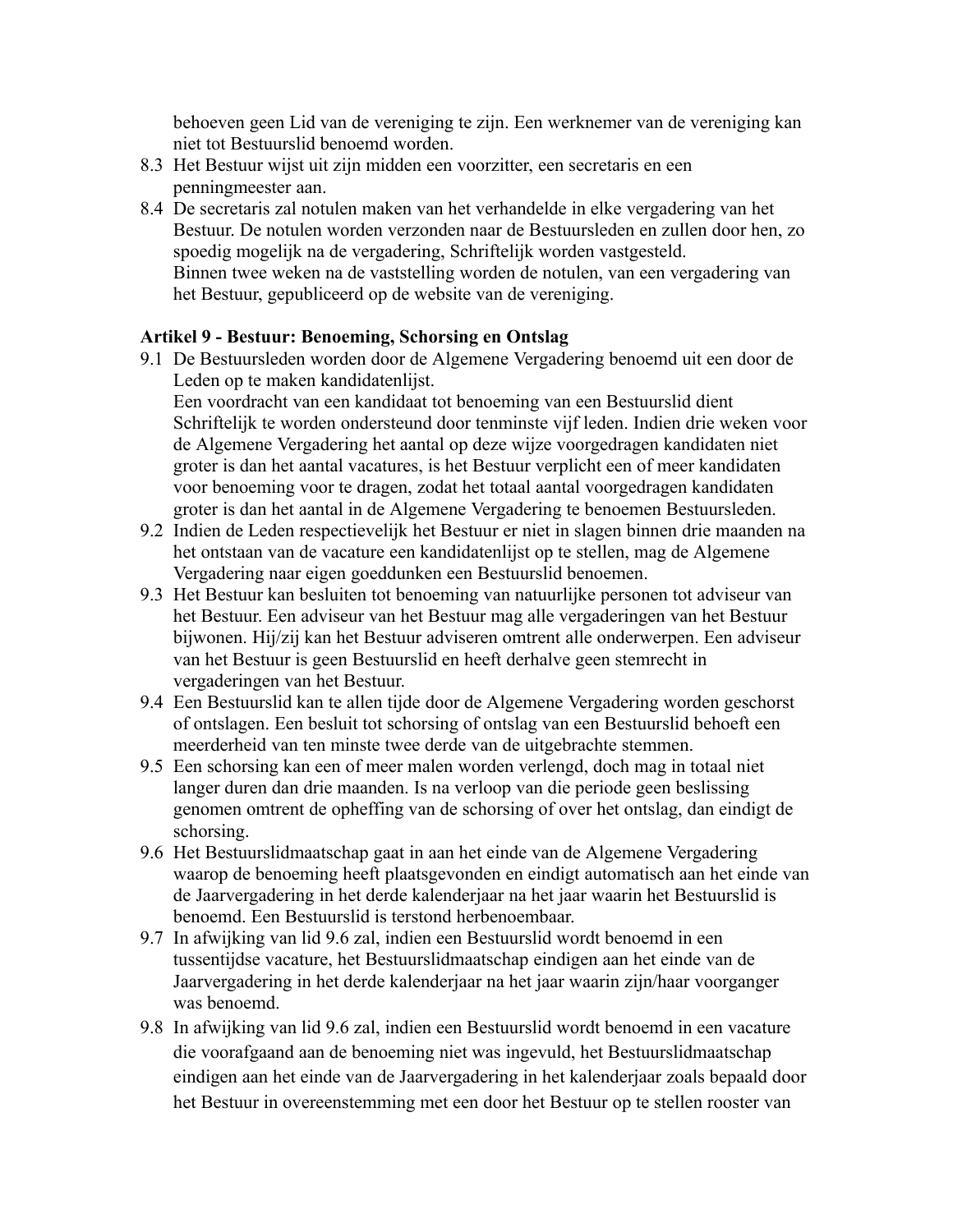benoeming en beëindiging.

9.9 Het Bestuurslidmaatschap eindigt voorts door opzegging door het Bestuurslid met inachtneming van een opzegtermijn van drie maanden of als gevolg van zijn/haar dood.

## **Artikel 10 - Bestuur: Autoriteit en Vertegenwoordiging**

- 10.1 Het Bestuur blijft bevoegd zolang het Bestuur uit ten minste twee leden bestaat. Indien het aantal Bestuursleden daalt tot beneden drie, is het Bestuur verplicht zo spoedig mogelijk een Algemene Vergadering bijeen te roepen waarin een of meer nieuwe Bestuursleden zullen worden benoemd.
- 10.2 Het Bestuur kan, naar eigen inzicht, de Leden van de vereniging raadplegen over door het Bestuur voorgenomen besluiten.
- 10.3 Het Bestuur is na verkregen goedkeuring van de Algemene Vergadering, bevoegd tot het sluiten van overeenkomsten tot het kopen, vervreemden of bezwaren van registergoederen en tot het sluiten van overeenkomsten waarbij de vereniging zich als borg of hoofdelijk medeschuldenaar verbindt, zich voor een derde sterk maakt of zich tot zekerheidstelling voor een schuld van een derde verbindt. De bedoelde goedkeuring geldt mede voor de bevoegdheid tot vertegenwoordiging van de vereniging ter zake van deze handelingen.
- 10.4 De vereniging wordt vertegenwoordigd door het Bestuur. De bevoegdheid tot vertegenwoordiging komt mede toe aan twee gezamenlijk handelende Bestuursleden. Echter, in alle gevallen waarin de vereniging een tegenstrijdig belang heeft met een of meer Bestuurders, kan de Algemene Vergadering een of meer personen aanwijzen teneinde de vereniging te vertegenwoordigen.
- 10.5 Rechtshandelingen van de vereniging jegens een Lid van de vereniging of een Bestuurslid worden Schriftelijk vastgelegd.

## **Artikel 11 - Goedkeuring van besluiten van het Bestuur**

- 11.1 De Algemene Vergadering is bevoegd om besluiten van het Bestuur anders dan die welke zijn genoemd in artikel 10.3 - aan haar goedkeuring te onderwerpen. Deze besluiten dienen duidelijk omschreven te worden en Schriftelijk aan het Bestuur te worden meegedeeld.
- 11.2 Het ontbreken van een goedkeuring als bedoeld in lid 11.1 van dit artikel tast de vertegenwoordigingsbevoegdheid van het Bestuur of de Bestuursleden niet aan.

## **Artikel 12 - Directie**

- 12.1 Het Bestuur zal een Directie benoemen, bestaande uit een of meer Directeuren die in dienstbetrekking zijn bij de vereniging.
- 12.2 Het Bestuur zal aan de Directie alle operationele beslissingen overdragen in het kader van Standard Service Agreements.
- 12.3 Het Bestuur kan andere bevoegdheden overdragen aan de Directie en kan voorts aan een of meer Directeuren een gelimiteerde volmacht verlenen om de vereniging te vertegenwoordigen.
- a. Er is een arbitrage procedure voor de beslechting van geschillen tussen Contributors en/of Leden enerzijds en de Directie anderzijds omtrent beslissingen van de Directie in het kader van de Standard Service Agreement.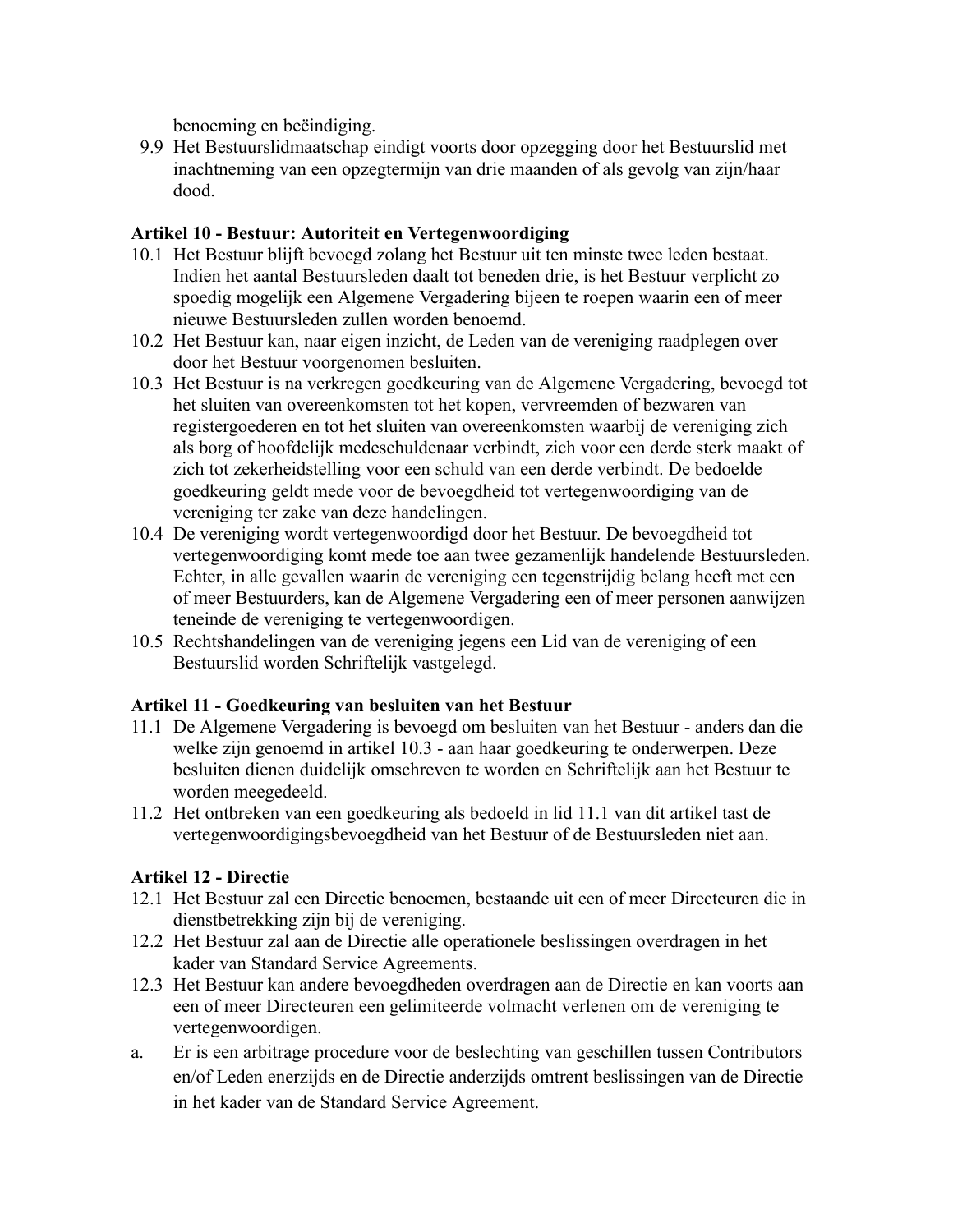Het Bestuur mag nieuwe arbiters aanstellen voor de groep van arbiters en mag voorstellen de arbitrage procedure te wijzigen. De Algemene Vergadering verleent goedkeuring met voor het toevoegen van een nieuwe arbiter aan de groep van arbiters en besluit omtrent de wijzigingen van de arbitrage procedure.

- 12.5 De Directie wordt uitgenodigd tot het bijwonen van de Bestuursvergaderingen.
- 12.6 De bezoldiging en de verdere arbeidsvoorwaarden van iedere Directeur worden vastgesteld door het Bestuur.
- 12.7 Het Bestuur kan bij reglement de taken van de Directie of van de afzonderlijke Directieleden vastleggen.

## **Artikel 13 - Boekjaar. Jaarrekening. Jaarverslag**

- a. Het boekjaar van de vereniging valt samen met het kalenderjaar.
- b. Het Bestuur is verplicht tot het houden van zodanige aantekeningen omtrent de financiële situatie van de vereniging, dat daaruit ten allen tijde de rechten en verplichtingen van de vereniging kunnen worden gekend.
- c. Op de Jaarvergadering brengt het Bestuur een Jaarverslag uit over de gang van zaken in de vereniging en over het gevoerde beleid.
- d. Het Bestuur legt de Jaarrekening en de Accountantsverklaring ter goedkeuring voor aan de Jaarvergadering. Deze stukken worden ondertekend door de Bestuurders; ontbreekt de ondertekening van een of meer hunner, dan wordt daarvan onder opgave van redenen melding gemaakt.
- e. Na verloop van de termijn zoals vermeld in artikel 14.2, kan elk Lid van de vereniging ieder Bestuurslid in rechte betrekken tot nakoming van de verplichtingen als bedoeld in de leden 13.3 en 13.4.
- f. Het Bestuur zal de bescheiden, als vermeld in dit artikel, voor de wettelijke verplichte periode (doen) bewaren.

## **Artikel 14 - Algemene vergadering: Algemene vergadering. Jaarvergadering. Buitengewone Algemene vergadering**

- 14.1 Alle bevoegdheden in de vereniging, die niet door de wet of deze Statuten aan andere organen van de vereniging zijn opgedragen komen toe aan de Algemene Vergadering.
- 14.2 De Jaarvergadering wordt binnen zes maanden na afloop van het boekjaar gehouden. Indien de Algemene Vergadering ingevolge artikel 15.5 (a) besloten heeft deze termijn te verlengen, wordt de Jaarvergadering uiterlijk gehouden op de dag waarop deze termijn afloopt.
- 14.3 Buitengewone Algemene Vergaderingen worden gehouden zo dikwijls het Bestuur zulks wenselijk oordeelt.

## **Artikel 15 - Algemene Vergadering: Oproeping. Agenda. Besluiten**

15.1 Het Bestuur dient de oproeping voor een Algemene Vergadering, met inbegrip van de agenda bevattende de onderwerpen voor de Algemene Vergadering, en een *Uniform Resource Locator* van de woordelijke tekst van de voorgestelde besluiten en indien van toepassing een concept Activity Plan en een concept begroting, ten minste vier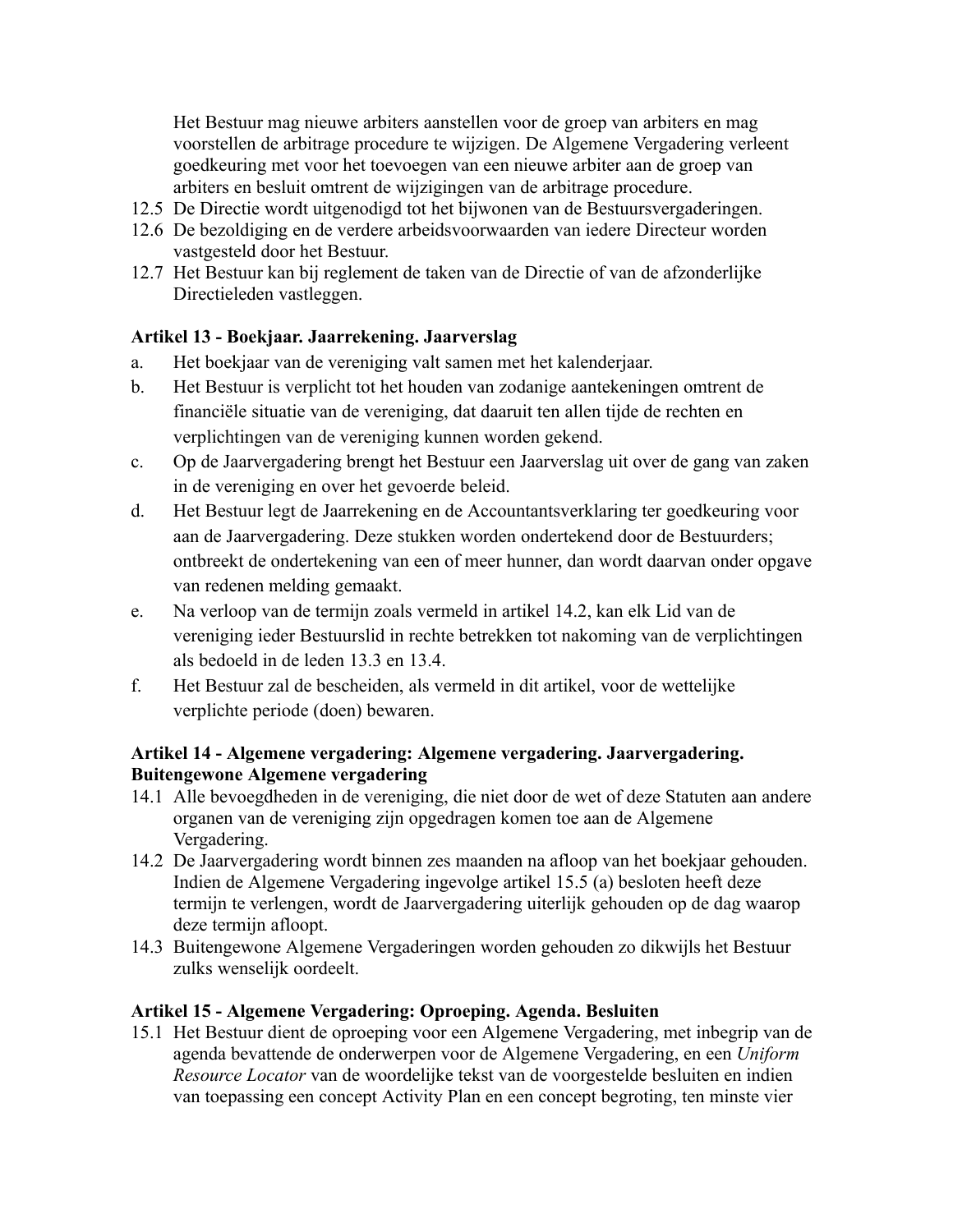weken voor de Vergadering aan de Leden te verzenden. Indien het Bestuur niet volledig bevoegd is ingevolge artikel 10.1 van deze Statuten, dan komt de bevoegdheid tot het oproepen van de Vergadering toe aan de Directie.

- 15.2 De Algemene Vergaderingen worden door het Bestuur bijeengeroepen door middel van brieven aan de adressen zoals vastgelegd in het Register (zie artikel 5). Onder de voorwaarde dat het lid hier voorafgaand mee heeft ingestemd, mag het Bestuur de oproepingstekst ook e-mailen naar het e-mail adres van het Lid zoals vastgelegd in het Register.
- 15.3 De agenda voor de Jaarvergadering bevat de volgende onderwerpen:
	- a vaststelling van de Jaarrekening;
	- b décharge van het Bestuur ten aanzien van zijn handelingen zoals deze blijken uit het Jaarverslag;
	- c voorziening van eventuele vacatures in het Bestuur.
- 15.4 De volgende onderwerpen worden op de agenda van de Jaarvergadering geplaatst of op de agenda van een andere in het zelfde kalenderjaar te houden Algemene Vergadering:
	- a bespreking van het concept Activity Plan en de concept begroting, na presentatie door het Bestuur;
	- b vaststelling van het Charging Scheme voor het komende boekjaar, op voorstel van het Bestuur;
	- c bespreking van het beleid en de kwaliteit van de diensten welke (zullen) worden verleend door de vereniging.
- 15.5 Voorzover van toepassing, zal de agenda voor de Jaarvergadering of andere Algemene Vergadering tevens de volgende onderwerpen bevatten:
	- a verlenging van de termijn waarbinnen het Bestuur het Jaarverslag uitbrengt (als bedoeld in artikel 14.2), tevens houdende verlenging van de termijn voor het houden van de Jaarvergadering waarin dat Jaarverslag zal worden uitgebracht;
	- b voorziening van eventuele vacatures in het Bestuur;
	- c op voorstel van het Bestuur: vaststelling van wijzigingen in de Standard Service Agreement;
	- d op voorstel van het Bestuur: vaststelling van wijzigingen in de arbitrage procedure;
	- e andere voorstellen en/of discussiepunten die door het Bestuur of (een groep van) de Leden van de vereniging (overeenkomstig lid 15.6), naar voren zijn gebracht en zijn aangekondigd bij de oproeping tot de Vergadering.
- 15.6 Op Schriftelijk verzoek van een zodanig aantal Leden die gezamenlijk bevoegd zijn tot het uitbrengen van tenminste twee procent (2%) van het totale aantal mogelijke stemmen, zullen andere onderwerpen worden toegevoegd aan de agenda. Een zodanig verzoek dient tezamen met de woordelijke tekst van de door die Leden voorgestelde besluiten tenminste twee weken voor de Vergadering aan het bestuur te zijn gedaan. Het Bestuur zal de woordelijke tekst van de door die Leden voorgestelde besluiten direct doorzenden aan alle Leden.
- 15.7 De Algemene Vergadering kan slechts stemmen over besluiten omtrent onderwerpen terzake waarvan de woordelijke tekst van het daarmee verband houdende voorgestelde besluit aan de Leden is verzonden op de hiervoor aangegeven wijze.
- 15.8 Op Schriftelijk verzoek van een zodanig aantal Leden die gezamenlijk bevoegd zijn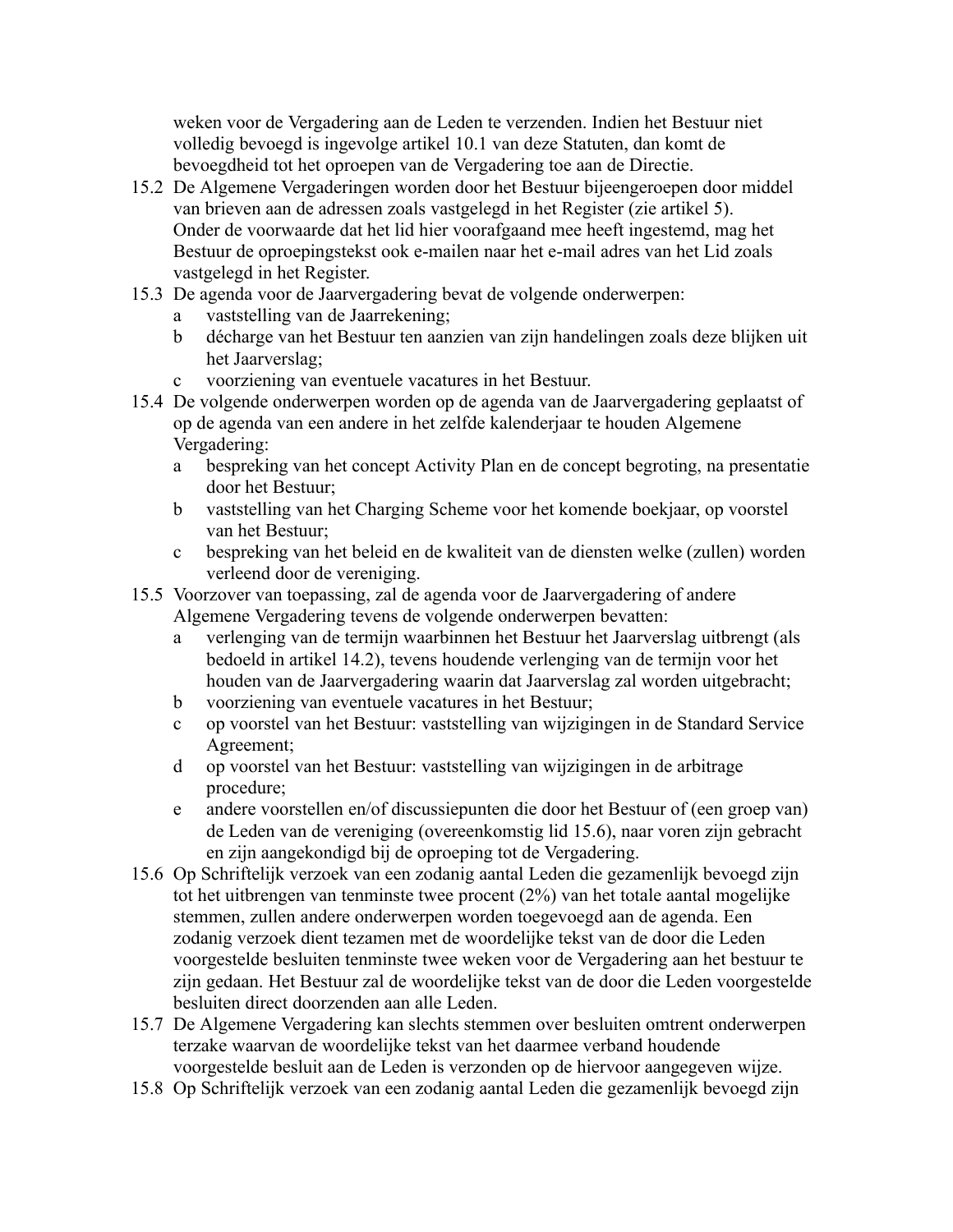tot het uitbrengen van een tiende (10%) van het totale aantal mogelijke stemmen, zal het Bestuur binnen vier weken een Algemene Vergadering bijeenroepen. Indien niet binnen veertien dagen aan het verzoek gehoor is gegeven, kunnen de verzoekers zelf tot bijeenroeping overgaan door oproeping overeenkomstig de wijze van oproeping door het Bestuur.

15.9 Zolang alle Leden aanwezig of vertegenwoordigd zijn in een Algemene Vergadering, kunnen (rechts)geldige besluiten worden genomen over alle aan de orde komende onder werpen, ook al zijn de door de wet of deze Statuten gegeven voorschriften voor het oproepen en houden van Vergaderingen niet in acht genomen, mits die besluiten worden genomen met algemene stemmen.

## **Artikel 16 - Algemene Vergadering: Locatie. Toegang. Stemrecht**

- 16.1 Alle Algemene Vergaderingen (inclusief de Jaarvergadering) zullen worden gehouden in de vestigingsplaats van de vereniging, behalve als het Bestuur anders beslist en de plaats waar de Algemene Vergadering zal worden gehouden aangeeft in de oproepingsbrief/e-mail.
- 16.2 Ieder Lid van de vereniging, mits niet geschorst, en ieder Bestuurslid, ongeacht of hij/zij Lid is van de vereniging, zal gerechtigd zijn tot het bijwonen van de Algemene Vergadering. Leden mogen worden vertegenwoordigd door de personen zoals aangegeven in lid 16.4.

De voorzitter van de Algemene Vergadering beslist omtrent de toelating van andere personen.

Ondersteuners zoals gedefinieerd in artikel 1 zijn gerechtigd om de Algemene Vergadering bij te wonen als toehoorder, zonder stemrecht.

16.3 De Leden en de Ondersteuners die bij de Algemene Vergadering aanwezig willen zijn, dienen het Bestuur hiervan in kennis te stellen.

Als het Lid op de vergadering:

- vertegenwoordigd wordt door een of meer werknemers of directeuren, dient de kennisgeving de naam/namen van de werknemer(s) of directeur(en) te vermelden en moet worden gespecificeerd wie het stemrecht mag uitoefenen namens het betreffende Lid.
- vertegenwoordigd wordt door een gevolmachtigde, dient de kennisgeving minimaal twee weken voorafgaand aan de vergadering te zijn verricht, waarbij deze kennisgeving de naam en het adres van de gevolmachtigde dient te vermelden. Een werknemer van de vereniging kan geen gevolmachtigde zijn.
- 16.4 Het recht om de Algemene Vergadering bij te wonen is beperkt tot:
	- a in het geval van een Lid/natuurlijk persoon: het Lid;
	- b in het geval van een Lid/rechtspersoon: de natuurlijke persoon die als vertegenwoordiger van het betreffende Lid is vastgelegd in het Register van de vereniging (zie artikel 5);
	- c de werknemer(s) van het betreffende Lid vermeld in de kennisgeving zoals bedoeld in lid 16.3;
	- d een werknemer of directeur van het betreffende Lid, die voor aanvang van de Algemene Vergadering bewijs overlegt dat hij/zij bevoegd is om de Algemene Vergadering bij te wonen namens het betreffende Lid;
	- e een gevolmachtigde vermeld in de kennisgeving, als bedoeld in lid 16.3.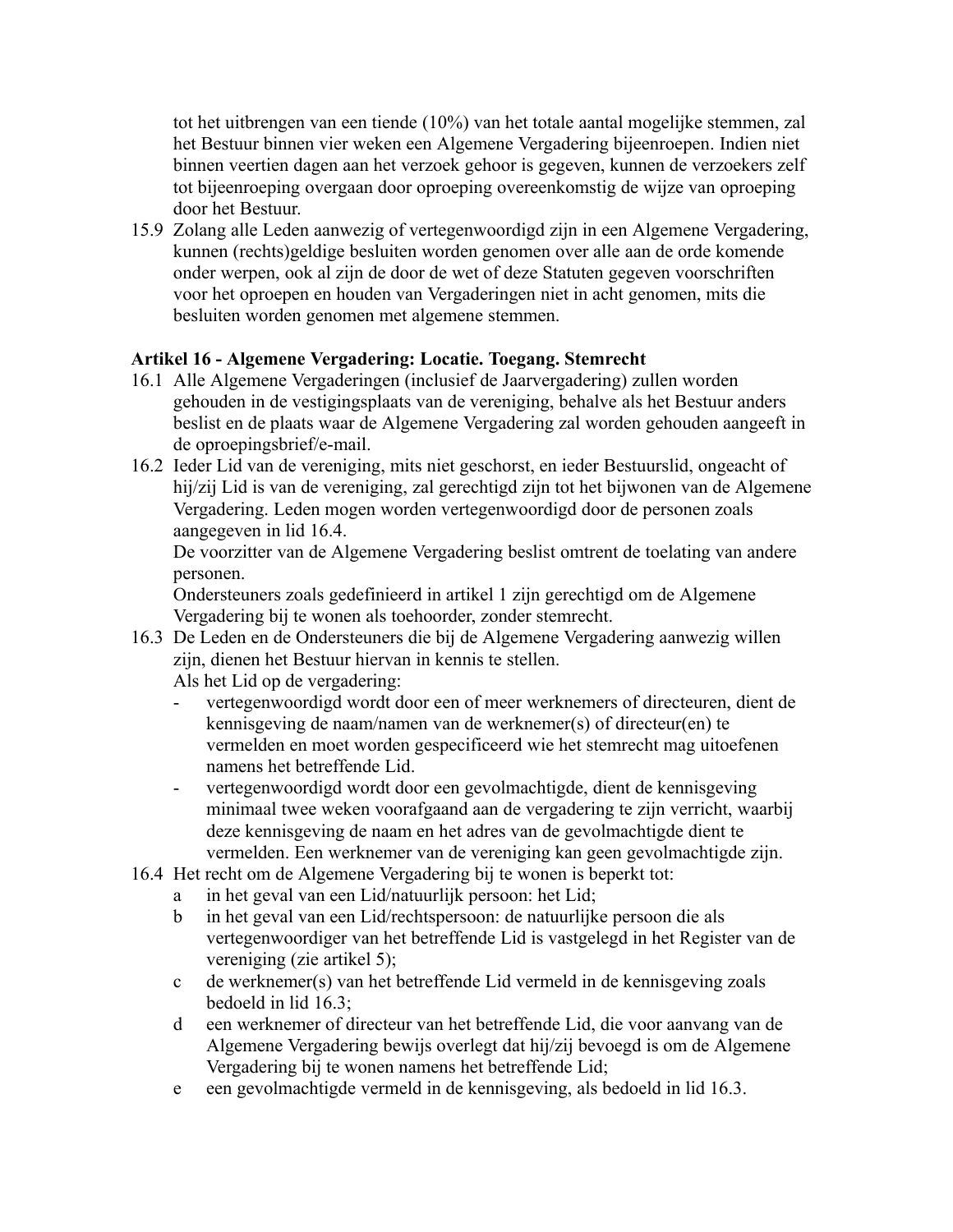- f ingeval van een Ondersteuner-natuurlijk persoon: de Ondersteuner;
- g een werknemer of directeur van de Ondersteuner die voorafgaand aan het begin van de Algemene Vergadering voldoende bewijs overhandigd aan de voorzitter van de vergadering dat deze werknemer of directeur bevoegd is de Algemene Vergadering namens de Ondersteuner bij te wonen;
- h andere personen toegelaten door de voorzitter van de Algemene Vergadering.
- 16.5 Het recht tot het uitoefenen van stemrecht in een Algemene Vergadering is beperkt tot:
	- a in het geval van een Lid/natuurlijk persoon: het Lid;
	- b in het geval van een Lid/rechtspersoon: de natuurlijke persoon die als vertegenwoordiger van het betreffende Lid is vastgelegd in het Register van de vereniging (zie artikel 5);
	- c een werknemer of directeur van het betreffende Lid die bevoegd is om het stemrecht uit te oefenen overeenkomstig de opgave in de kennisgeving, als bedoeld in lid 16.3;
	- d een medewerker of directeur die voor aanvang van de Algemene Vergadering bewijs overlegt dat hij/zij bevoegd is om het stemrecht uit te oefenen namens het Lid;
	- e een gevolmachtigde als vermeld in de kennisgeving, als bedoeld in lid 16.3, mits deze gevolmachtigde aanwezig is bij de Algemene Vergadering. Gevolmachtigden zijn niet bevoegd stemrecht uit te oefenen via de elektronische communicatie.

Indien er van één Lid meer dan één persoon met stemrecht aanwezig is op de Algemene Vergadering, dan zal de persoon die het eerst aanwezig is, geacht worden het stemrecht te hebben van dat Lid.

- 16.6 Alle natuurlijke personen die de Algemene Vergadering bij willen wonen en stemrecht in de Algemene Vergadering willen uitoefenen, kunnen verplicht worden om zichzelf te identificeren. Alle natuurlijke personen die stemrecht in de Algemene Vergadering via elektronische communicatie willen uitoefenen, dienen minimaal twee weken voor de datum van de Algemene Vergadering zichzelf te identificeren.
- 16.7 Ieder Lid van de vereniging, mits niet geschorst, zal één stem hebben. Kandidaat Leden hebben geen stemrecht.
- 16.8 Een gevolmachtigde (als bedoeld in lid16.5 sub e) mag niet meer dan één procent (1%) uitbrengen van het totale aantal mogelijke stemmen van alle Leden, ongeacht of zij al dan niet aanwezig of vertegenwoordigd zijn in de Vergadering.
- 16.9 Een Bestuurslid, die niet tevens Lid is van de vereniging of vertegenwoordiger is van een Lid van de vereniging, heeft het recht de Algemene Vergadering te adviseren.

## **Artikel 17 - Algemene Vergadering: Elektronische Deelname en stemmen**

17.1 Naast de mogelijkheid aanwezig te zijn in een Algemene Vergadering kan het Bestuur besluiten om de Leden de mogelijkheid te verlenen een Algemene Vergadering via een elektronisch communicatiekanaal op afstand bij te wonen en het stemrecht in een Algemene Vergadering via een elektronisch communicatiekanaal op afstand uit te oefenen, met inachtneming van het navolgende in dit artikel bepaalde. In aanvulling hierop mag het Bestuur besluiten de Leden de mogelijkheid te verlenen aan de beraadslaging in een Algemene Vergadering via een elektronisch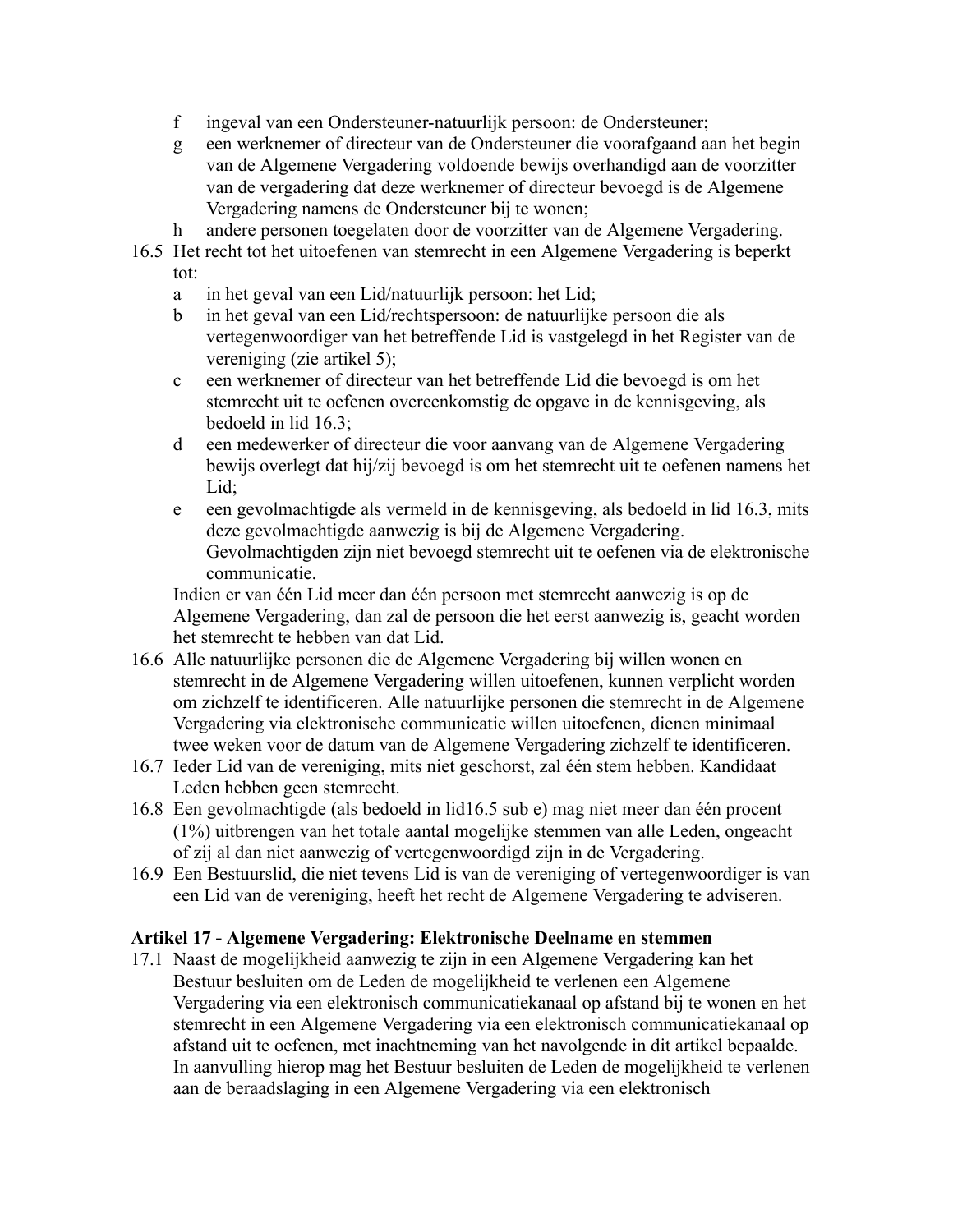communicatiekanaal deel te nemen.

Het Bestuur zal de (technische) procedure en vereisten voor elektronische bijwoning, elektronisch stemmen en elektronisch deelnemen aan de beraadslaging vastleggen, met dien verstande dat het recht om het stemrecht via een elektronisch communicatiekanaal alléén kan worden uitgeoefend bij benoeming van nieuwe leden van het Bestuur.

- 17.2 Leden die volgens het Register nog niet hebben aangegeven in te stemmen met de procedure over elektronische communicatie zoals vermeld in artikel 5.5 van deze statuten, doch die de mogelijkheid willen gebruiken via een elektronisch communicatiekanaal deel te nemen en te stemmen in de Algemene Vergadering, dienen niet later dan twee weken voor aanvang van de Algemene Vergadering aan te geven de procedure en vereisten zoals vastgesteld door het Bestuur te accepteren. Van dergelijke acceptatie zal aantekening worden gemaakt in het Register zoals vermeld in artikel 5.5 van deze statuten.
- 17.3 De mogelijkheid tot bijwoning van, deelneming aan de beraadslaging en stemmen in een Algemene Vergadering via een elektronisch communicatiekanaal doet geen afbreuk aan het recht van een Lid om fysiek aanwezig danwel door een gevolmachtigde vertegenwoordigd te zijn in een Algemene Vergadering, met inachtneming van de voorwaarden van artikel 16 van deze statuten. Als een Lid aanwezig is of door een Gevolmachtigde vertegenwoordigd wordt in een Algemene Vergadering, dan rust het stemrecht bij de aanwezige natuurlijke persoon in de Algemene Vergadering of bij de aanwezige Gevolmachtigde.

## **Artikel 18 - Algemene Vergadering: Stemmen**

- 18.1 Voor zover de Statuten of de wet niet anders bepalen, worden alle besluiten genomen met volstrekte meerderheid van de uitgebrachte stemmen, dat wil zeggen met meer dan vijftig procent (50%) van alle uitgebrachte stemmen.
- 18.2 Het ter Algemene Vergadering uitgesproken oordeel van de voorzitter omtrent de uitkomst van een stemming is definitief en bindend. Hetzelfde geldt ten aanzien van het ter Algemene Vergadering uitgesproken oordeel van de voorzitter omtrent de inhoud van een genomen besluit, voor zover wordt gestemd over een niet Schriftelijk vastgelegd voorstel gedaan in een Algemene Vergadering waarin alle Leden aanwezig of vertegenwoordigd zijn, als vermeld in artikel 15.9.
- 18.3 Wordt echter de juistheid van dat oordeel als bedoeld in lid 18.2, onmiddellijk na het uitspreken ervan, betwist, dan vindt een nieuwe stemming plaats wanneer de volstrekte meerderheid van de Vergadering of, indien de oorspronkelijke stemming niet per openbare handopsteking of Schriftelijk geschiedde, één stemgerechtigde dit verlangt. Door de nieuwe stemming vervallen de rechtsgevolgen van de oorspronkelijke stemming.
- 18.4 Verkiezingen van personen geschiedt als volgt: Het stemgerechtigd Lid stelt de kandidaten naar zijn/haar voorkeur op (eerste keus, tweede keus, et cetera). Indien na de eerste stemronden geen van de kandidaten de volstrekte meerderheid van de stemmen heeft verworven, valt de kandidaat met de minste stemmen af en alle stembriefjes van deze kandidaat worden herteld. De daaropvolgende voorkeur van deze stembriefjes wordt gebruikt om hun stem opnieuw toe te wijzen aan een van de overgebleven kandidaten. Dit proces van hertellen wordt herhaald totdat een van de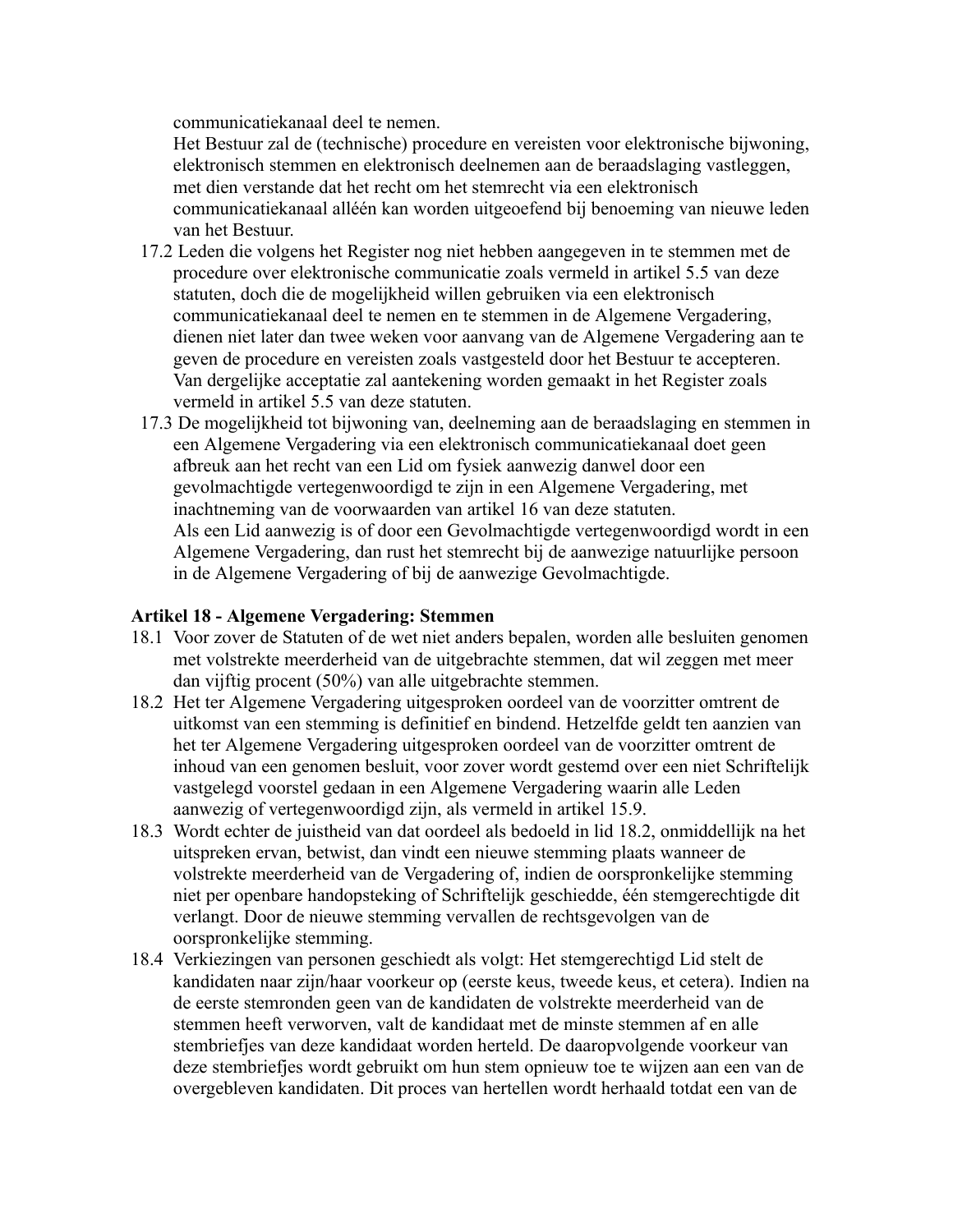kandidaten op deze wijze een volstrekte meerderheid van de stemmen heeft verworven (*Instant RunOff Voting*).

Ingeval meerdere bestuurszetels vervuld dienen te worden, dan zal per te vervullen bestuurszetel een individuele stemprocedure plaatsvinden. Is een kandidaat gekozen voor een bestuurszetel, dan is hij/zij niet meer verkiesbaar voor een andere bestuurszetel.

- 18.5 Indien de stemmen staken over andere onderwerpen dan verkiezing van personen dan is het voorstel verworpen.
- 18.6 De voorzitter besluit over de stemmethode. Er kan Schriftelijk gestemd worden of per openbare handopsteking. Indien het een verkiezing van personen betreft zal de stemming Schriftelijk plaatsvinden. De voorzitter is gerechtigd om te bepalen dat ook de stemming ten aanzien van andere zaken Schriftelijk zal geschieden. Schriftelijke stemming als bedoeld in dit artikel geschiedt bij gesloten, ongetekende briefjes. Besluitvorming bij acclamatie is mogelijk, tenzij een stemgerechtigde schriftelijke stemming of stemming via openbare handopsteking verlangt. Elk Lid heeft hetzij de mogelijkheid zijn stem uit te brengen aanwezig in de Algemene Vergadering hetzij de mogelijkheid zijn stem uit te brengen via het elektronisch communicatiekanaal gericht aan de vereniging. Een inkomende stem via het elektronisch communicatiekanaal is slechts geldig indien deze stem is ontvangen gedurende de tijd die is opengesteld voor verkiezingen tijdens de Algemene Vergadering.
- 18.7 Onthouding van stemmen en ongeldige stemmen worden geacht niet te zijn uitgebracht. Alle stemmen, geldig en ongeldig en alle onthoudingen, zullen worden genotuleerd.

## **Artikel 19 - Algemene Vergadering: Voorzitter. Notulen**

- 19.1 De Algemene Vergaderingen worden geleid door de voorzitter van het Bestuur; indien de voorzitter van het Bestuur afwezig is zal het Bestuurslid dat het langst in functie is, optreden als voorzitter.
- 19.2 Indien er geen voorzitter is aangewezen, overeenkomstig het bepaalde in lid 19.1, zal de Vergadering zelf in het voorzitterschap voorzien. Tot dat moment zal de in leeftijd oudste ter vergadering aanwezige natuurlijke persoon, die Lid is van de vereniging of vertegenwoordiger is van een Lid van de vereniging (als bedoeld in artikel 16.4 sub b, c, en d), optreden als voorzitter.
- 19.3 Het Bestuur houdt van de genomen besluiten aantekening. Indien het Bestuur niet ter Vergadering aanwezig is, zal de voorzitter van de Vergadering het Bestuur zo spoedig mogelijk na de Vergadering voorzien van een exemplaar van de tekst van de genomen besluiten. De aantekeningen worden toegankelijk gemaakt voor inzage op de website van de vereniging.

#### **Artikel 20 - Algemene Vergadering: Besluitvorming buiten vergadering**

- 20.1 Schriftelijke door de Leden buiten Vergadering genomen besluiten, hebben dezelfde rechtskracht als in Vergadering genomen besluiten, mits zulks geschiedt nadat het Bestuur daarvan op de hoogte is gesteld en met inachtneming van de bepalingen van deze Statuten en voorts met algemene stemmen van alle Leden.
- 20.2 Het Bestuur houdt van de aldus genomen besluiten aantekening. Artikel 19.3 is van